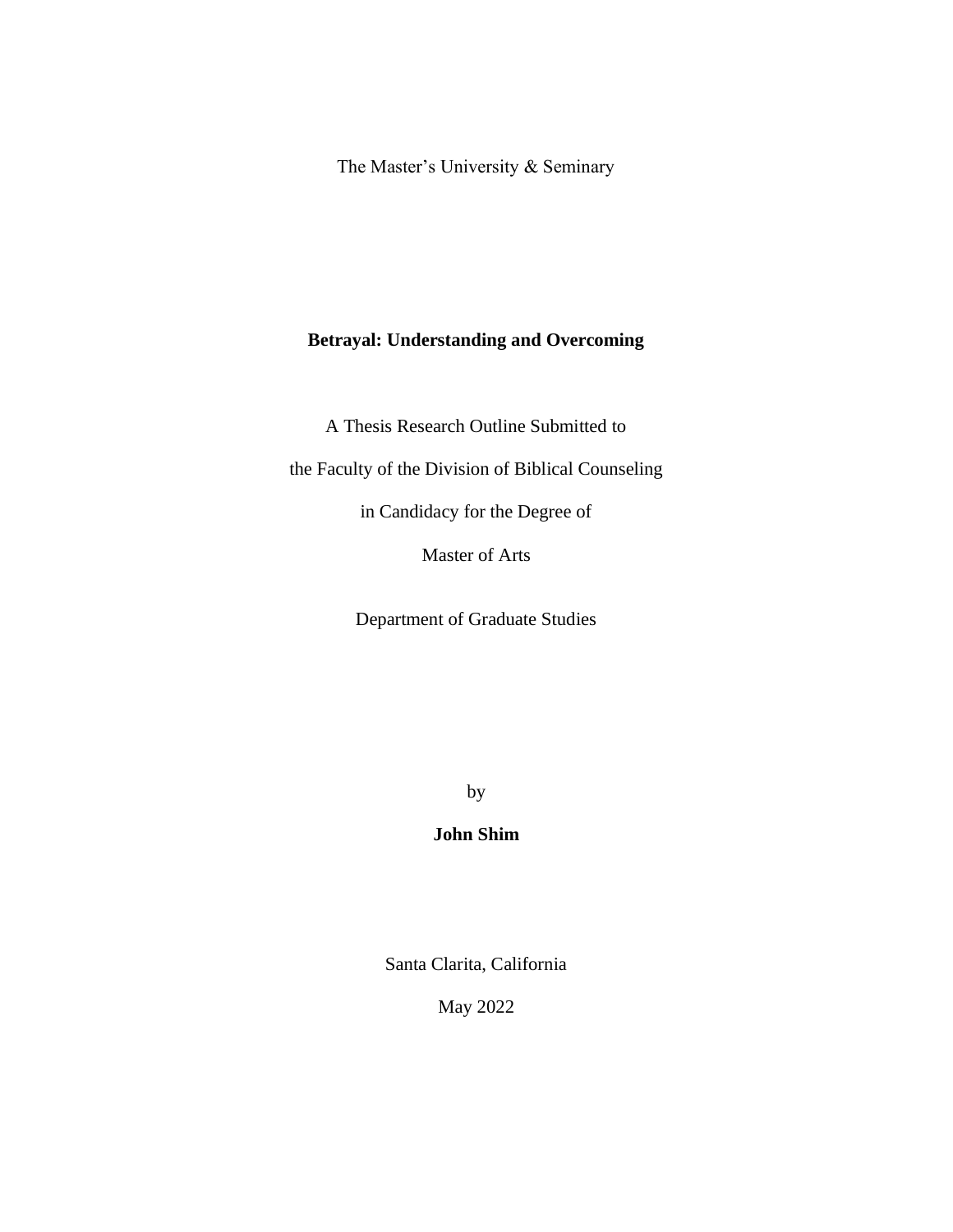# **Contents**

|      | <b>ABSTRACT</b>                                       | iii          |
|------|-------------------------------------------------------|--------------|
| I.   | <b>INTRODUCTION</b>                                   | $\mathbf{1}$ |
|      | <b>Purpose Statement</b>                              | $\mathbf{1}$ |
|      | Intended Audience and Scope                           | 3            |
|      | Definition of Terminology                             | 3            |
|      | <b>Research Method</b>                                | 4            |
| Π.   | DEFINING THE SIN OF BETRAYAL                          | 5            |
|      | Brief Historical Sketch of Betrayals in Scripture     | 5            |
|      | The Nature of Betrayal and Why It Occurs              | 6            |
|      | Betrayals in the Church                               | 7            |
| III. | SECULAR CULTURE AND ITS INFLUENCE                     | 8            |
|      | <b>Culture of Lust and Deceit</b>                     | 8            |
|      | How the Culture of Lust and Deceit Impacts the Church | 9            |
| IV.  | A BIBLICAL ANALYSIS                                   | 11           |
|      | Recognizing the Dangers Leading to Betrayal           | 11           |
|      | Understanding the Sin that Causes Great Suffering     | 12           |
|      | Church Discipline in Betrayal                         | 15           |
|      | Hope for the Church                                   | 17           |
| V.   | BIBLICAL LESSONS FOR THE CONGREGATION                 | 19           |
|      | <b>Laxity Towards Deceit</b>                          | 19           |
|      | Dangerous Cultivation of Lust                         | 21           |
|      | Devastating Consequences of Betrayal                  | 23           |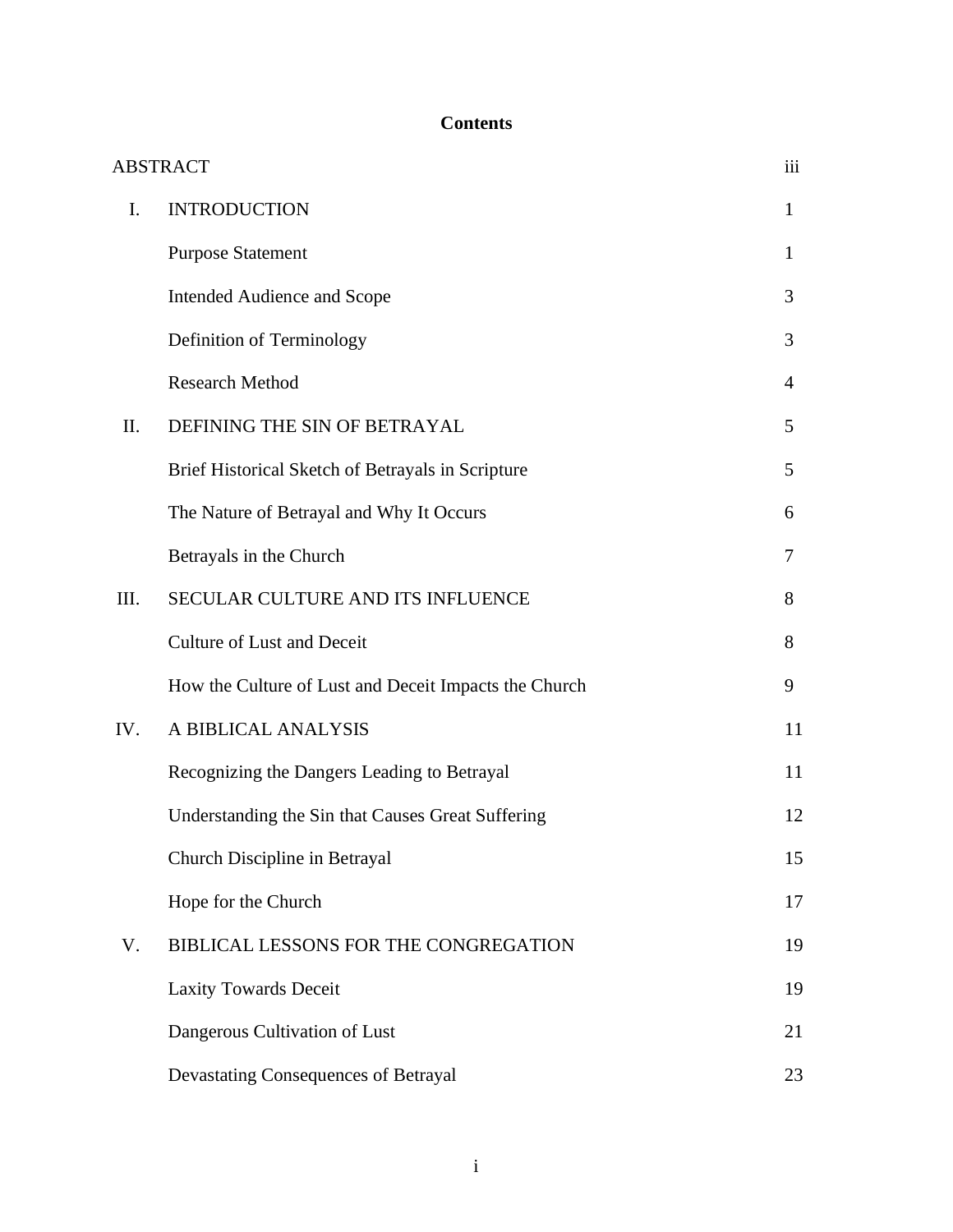|      | Proper Response to the Betrayed and the Betrayer                              | 23 |
|------|-------------------------------------------------------------------------------|----|
| VI.  | BIBLICAL COUNSELING MODEL FOR A CHURCH MEMBER WHO HAS<br>EXPERIENCED BETRAYAL | 25 |
|      | Overview of the Counseling Plan                                               | 25 |
|      | Self-Pity or Obedience and Submission?                                        | 28 |
|      | <b>Teaching and Practical Applications</b>                                    | 30 |
| VII. | <b>CONCLUSION</b>                                                             | 31 |
|      | APPENDIX: WORD STUDY ON BETRAYAL                                              | 32 |
|      | <b>BIBLIOGRAPHY</b>                                                           | 35 |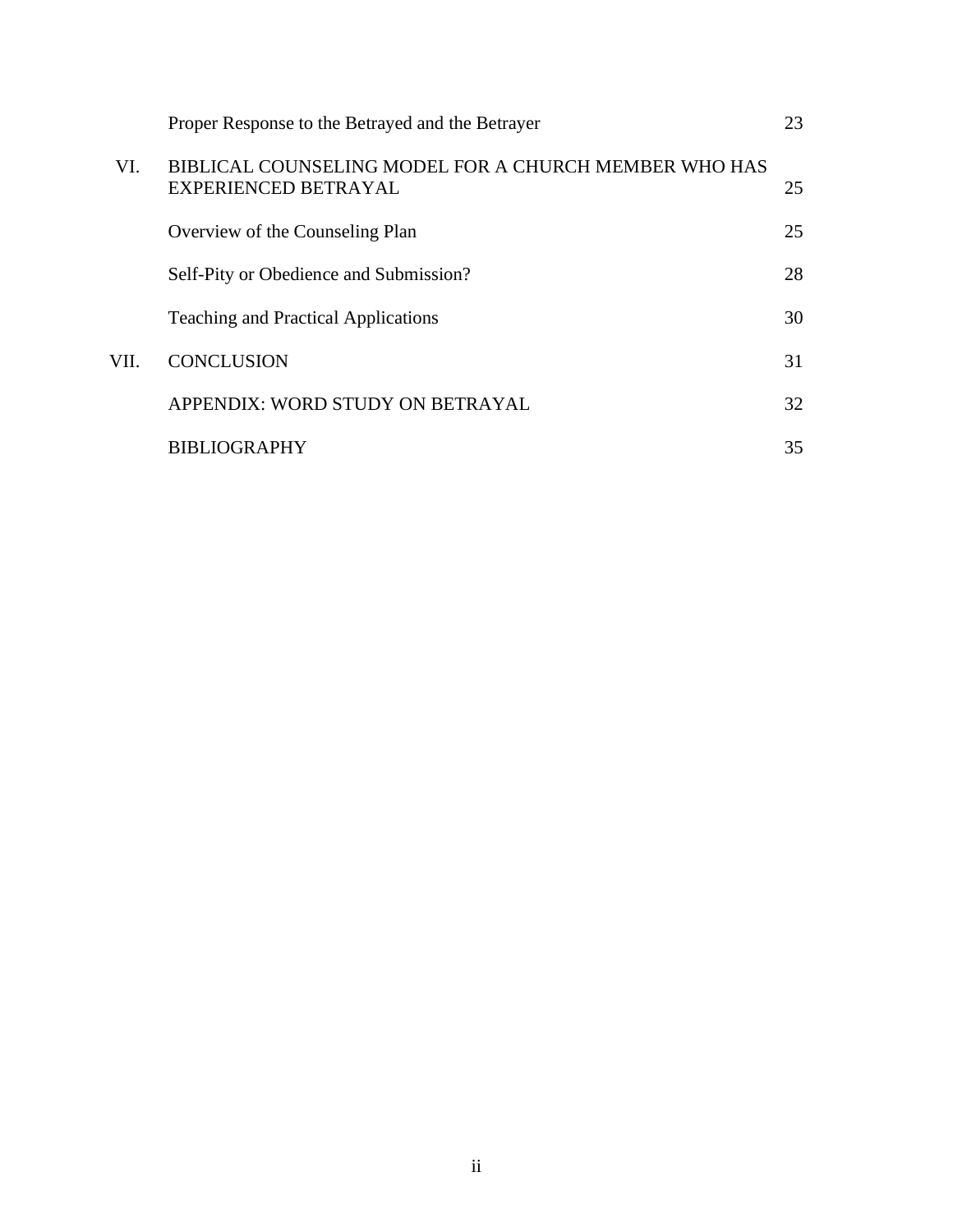#### **Abstract**

| Title:   | Betrayal: Understanding and Helping Someone to Overcome the Pain of a |
|----------|-----------------------------------------------------------------------|
|          | <b>Broken Covenant Relationship</b>                                   |
| Author:  | John Shim                                                             |
| Degree:  | Master of Arts in Biblical Counseling                                 |
| Date:    | May 2022                                                              |
| Advisor: | Dr. Stuart Scott                                                      |

Betrayal is an all-too-common phenomena in a fallen world where trust is violated through deception in a covenant relationship. The aftermath of betrayal leaves the betrayed party in shock, pain, anger, and even thoughts of revenge. The secular approach is to associate the emotional pain of betrayal with self-esteem issues and seeks to find ways to change emotional responses. Biblical approach, however, is to help the betrayed to understand human depravity and the Savior who himself suffered betrayal and who comforts and strengthens those who suffer.

The pastor or the biblical counselor can not only properly demonstrate various examples of betrayal portrayed in the Bible, but link two key events of David's betrayal by Ahithophel and Christ's betrayal by Judas to help the hurting person that "all who desire to live a godly life in Christ Jesus will be persecute" (2 Tim. 3:12) and that this pain is part of God's grand purpose for our good and His glory (Rom. 8:28). The suffering believer can respond properly in faith and trust in the Savior who not only sympathizes (Heb. 4:15) but helps the believer to overwhelmingly conquer (Rom. 8:37) and to become a catalyst for comforting others (2 Cor. 1:4).

This project is meant to be a guide to the pastor and the biblical counselor in the church who are seeking to understand, sympathize and help those who are struggling with the pain of betrayal. It will also help me in my personal healing from the pains and scars of betrayal in the ministry setting. It is my desire and prayer that this project would help others to not only overcome but to thrive because of God's grace in all who suffer the pains of betrayal.

© John S. Shim, 2021, permission is granted for non-profit educational use.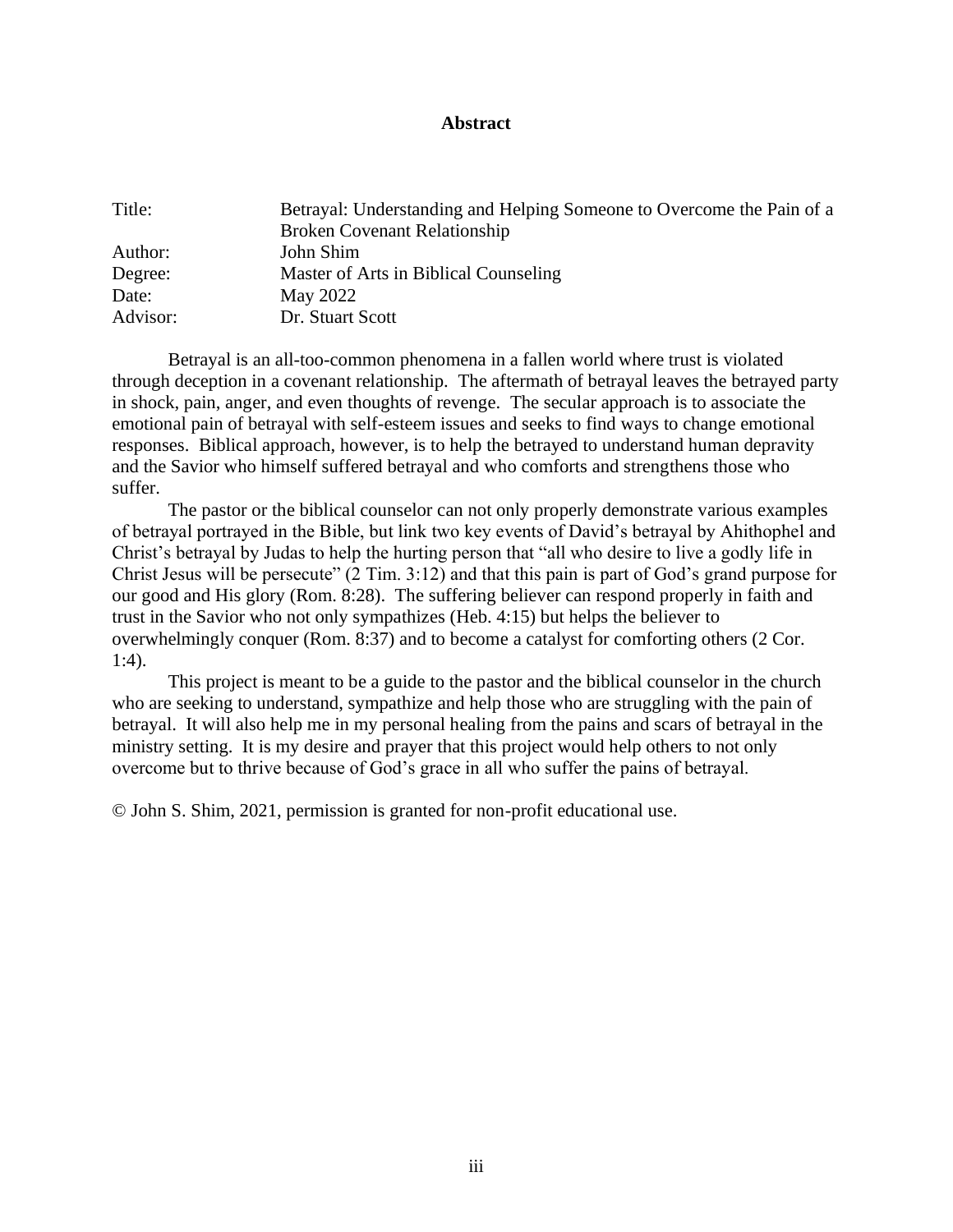# I. INTRODUCTION

- A. Purpose Statement
	- 1. The objective of this thesis is to help those in field of biblical counseling to think biblically about betrayal and to deal with its aftermath within the church. This thesis can be used as a guide to understand betrayal from a biblical perspective and to help pastors and counselors to properly minister to who have been hurt by betrayal so that they may help those who are struggling toward healing and edification.
	- 2. Secular psychology acknowledges the shock and the hurt of betrayal and therefore, agrees, for the most part of the effect of betrayal, but never gets to the source of betrayal – depravity and sin in the human heart. Rather, it seeks to associate the emotional pain of betrayal with self-esteem issues, redefining the way we view betrayal, and finding ways to change emotional responses.<sup>1</sup> Therefore, secular psychology can never offer a true solution to those who are suffering from its aftermath because it ignores sin and the work of the Savior.
	- 3. Secular psychology offers coping solutions which have no ultimate hope of true solace, true comfort, and true overcoming, because they cannot offer Christ, Who is our Hope and our Comforter. There is no transformative power in secular psychology for those who are stunted in their trauma, pain, and grief.

<sup>&</sup>lt;sup>1</sup> https://www.psychologytoday.com/us/blog/fulfillment-any-age/201507/is-why-betrayal-hurts-so-much., cited 11/01/2021.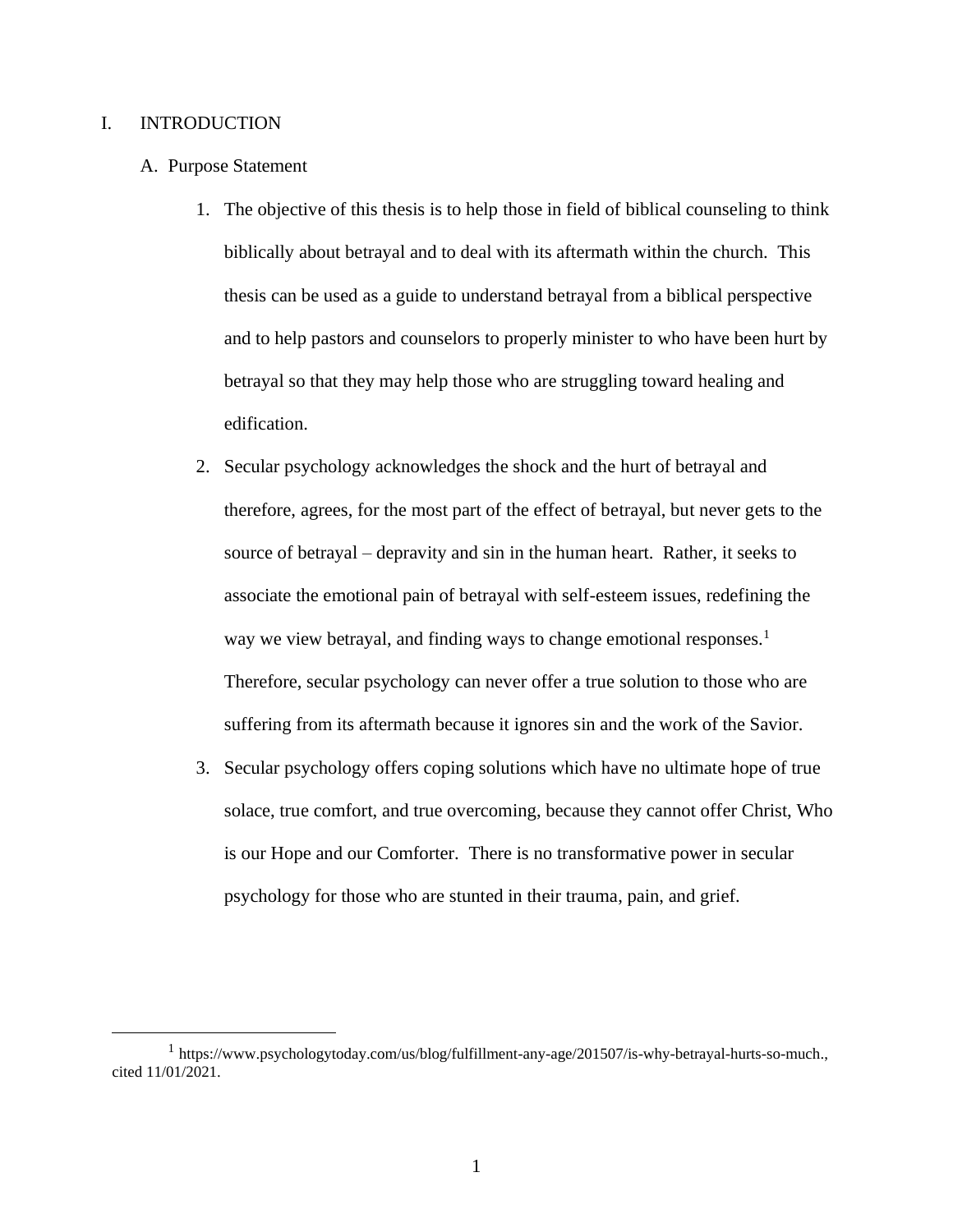- 4. Scripture not only clearly defines betrayal as a "treacherous act"<sup>2</sup> but gives many examples of its devastation in both the Old and New Testaments, not only from man's experience, but also from God's personal experience, revealing its cosmic evil which plagues the world under sin. Hence, those who are betrayed are not only sufferers in a world saturated by sin, but fellow sufferers with God Himself.
- 5. As genuine believers who are suffering the pain of betrayal, biblical counselors can not only sympathize (1 Thes. 5:14), but also offers an immediate and lasting solution through Jesus Christ (Heb. 5:2), Who understands the pain of betrayal, and Who has been "wounded" so that they can be healed (Isa. 53:5; 1 Pet. 2:24).
- 6. The critical issue in biblical counseling is to ascertain genuine saving faith in the struggling believer experiencing the pain of betrayal so that the Holy Spirit can confirm the truth of the Word of God and enable the believer to not only overcome, but to thrive under God's grace (Rom. 8:37).
- 7. Ce's response to the pain of betrayal is extremely important since the dangers of hopelessness, anger, and even vengefulness can plague the inner man if left untreated by the Word.
- B. Intended Audience and Scope
	- 1. The audience is intended for pastors and counselors who can use the Scriptures to "encourage" and "help" (1 Thes. 5:14) those who are struggling with the pain of betrayal.

<sup>&</sup>lt;sup>2</sup> The Hebrew term [Heb., בגד] is used most frequently to highlight this faithless act, and the equivalent Greek term,  $(Gk, \pi \alpha \rho \alpha \delta \delta \omega \mu)$  is used to describe Judas' betrayal of Jesus in the New Testament.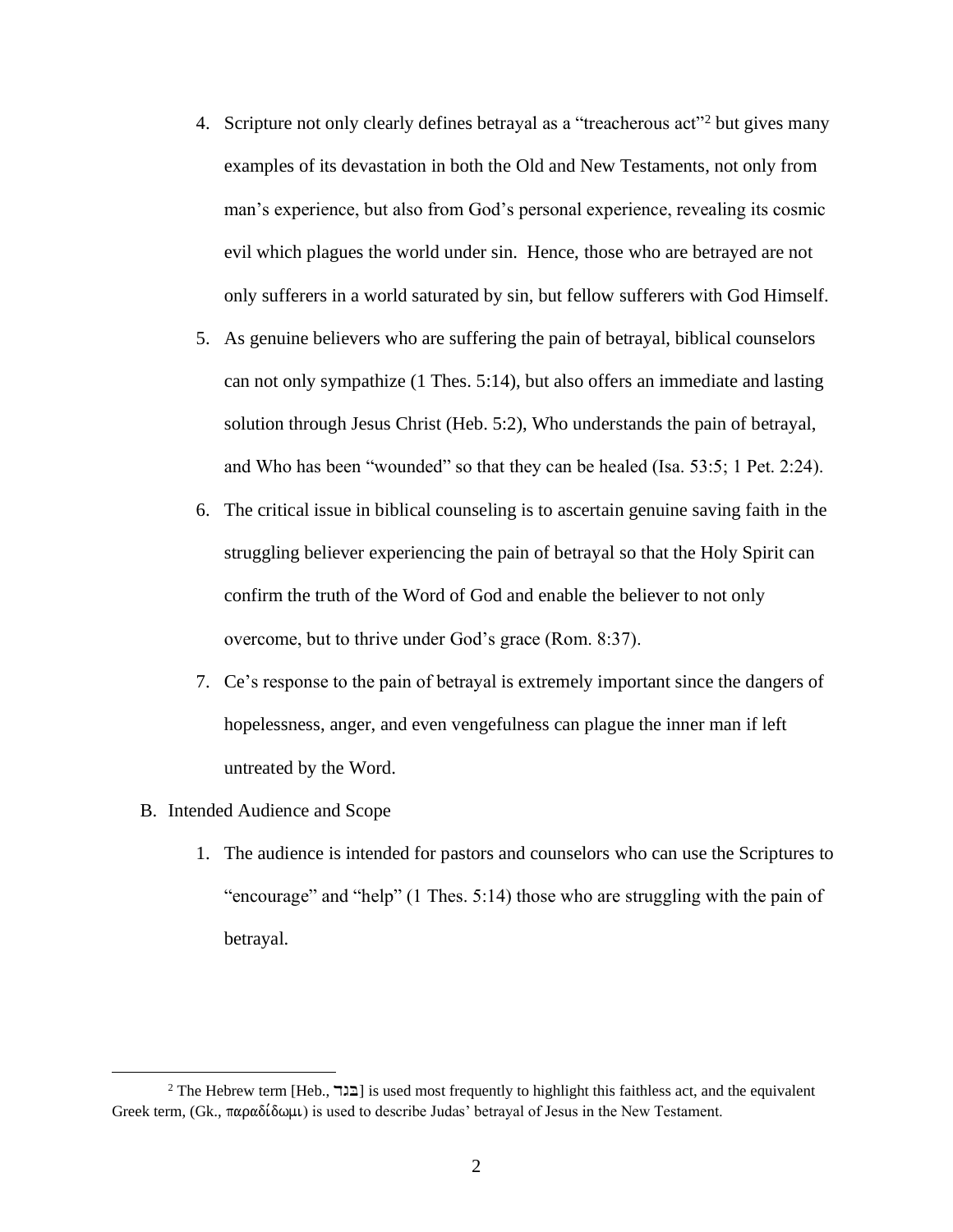- 2. The intent of this research is to bring a deeper awareness of the all-too-common phenomena of betrayal and to provide biblical solutions since the Word of God is fully "sufficient for every good work" (2 Tim. 3:16).
- C. Definition of Terminology
	- 1. Betrayal Biblical Definition
		- i. BAGAD [Heb.,  $\exists \exists$ ] "act or deal treacherously"<sup>3</sup> This is the primary term used in the OT to specifically describe betrayal, appearing 49 times in such usage.
		- ii. MAAL [Heb.,  $\sum$ ] "act unfaithfully; treacherously"; according to BDB, the term is a "priestly word,"<sup>4</sup> first appearing in the Torah, specifically, in the Book of Leviticus (Lev. 5:15, 21, 26:40). This word is a close synonym to *bagad*.
		- iii. PARADIDOMI (Gk.,  $\pi \alpha \rho \alpha \delta(\delta \omega \mu \nu)$ , "hand over, give over, deliver, give up a person, betray."<sup>5</sup> The term appears 119 times in the NT, mostly in the Gospels (83 times in the Gospels, making it almost 70% of all appearance of the term in the entire NT). In Matthew the word is used 31 times; in Mark, 20 times; Luke, 17 times, and in John, 15 times.

<sup>3</sup> Francis Brown et al., *The New Brown, Driver, Briggs, Gesenius Hebrew and English Lexicon: With an Appendix Containing the Biblical Aramaic* (Peabody, Mass: Hendrickson, 1979), 833.

<sup>4</sup> Ibid., 591.

<sup>5</sup> Frederick W. Danker, Walter Bauer, and William Arndt., *A Greek-English Lexicon of the New Testament and Other Early Christian Literature,* 3 rd ed*.* (Chicago: University of Chicago Press, 2000), 761.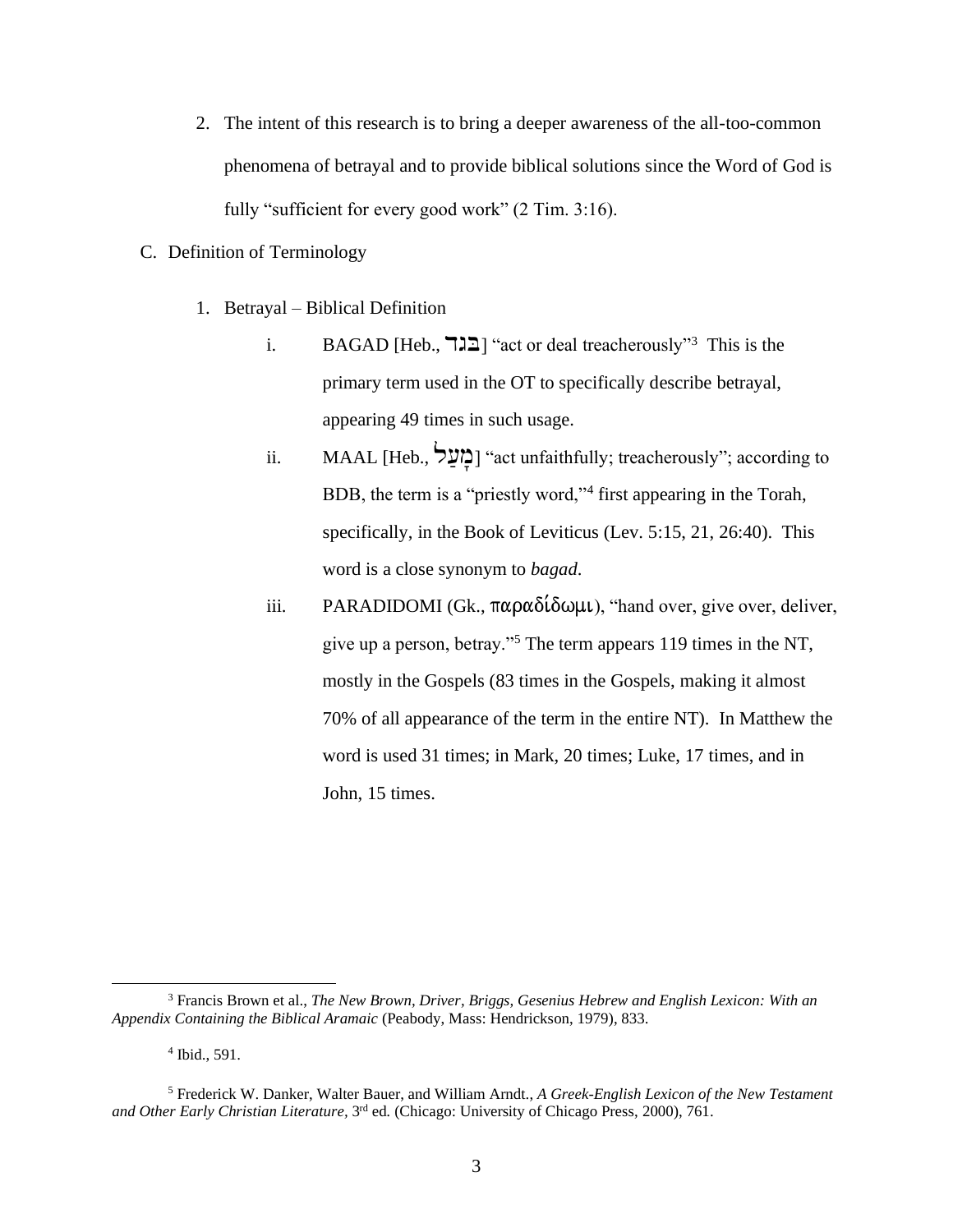- 2. Betrayal Secondary Definition
	- i. According to Merriam Webster Dictionary, betrayal is defined as "Violation of a person's trust or confidence, of a moral standard, etc."<sup>6</sup>
	- ii. Treachery "Violation of allegiance or of faith and confidence: TREASON."<sup>7</sup>
- D. Research Method
	- 1. Majority of my research will be done through library resources and some internet searches.

<sup>6</sup> https://www.merriam-webster.com/dictionary/betrayal.

 $^7$ https://www.merriam-webster.com/dictionary/treachery.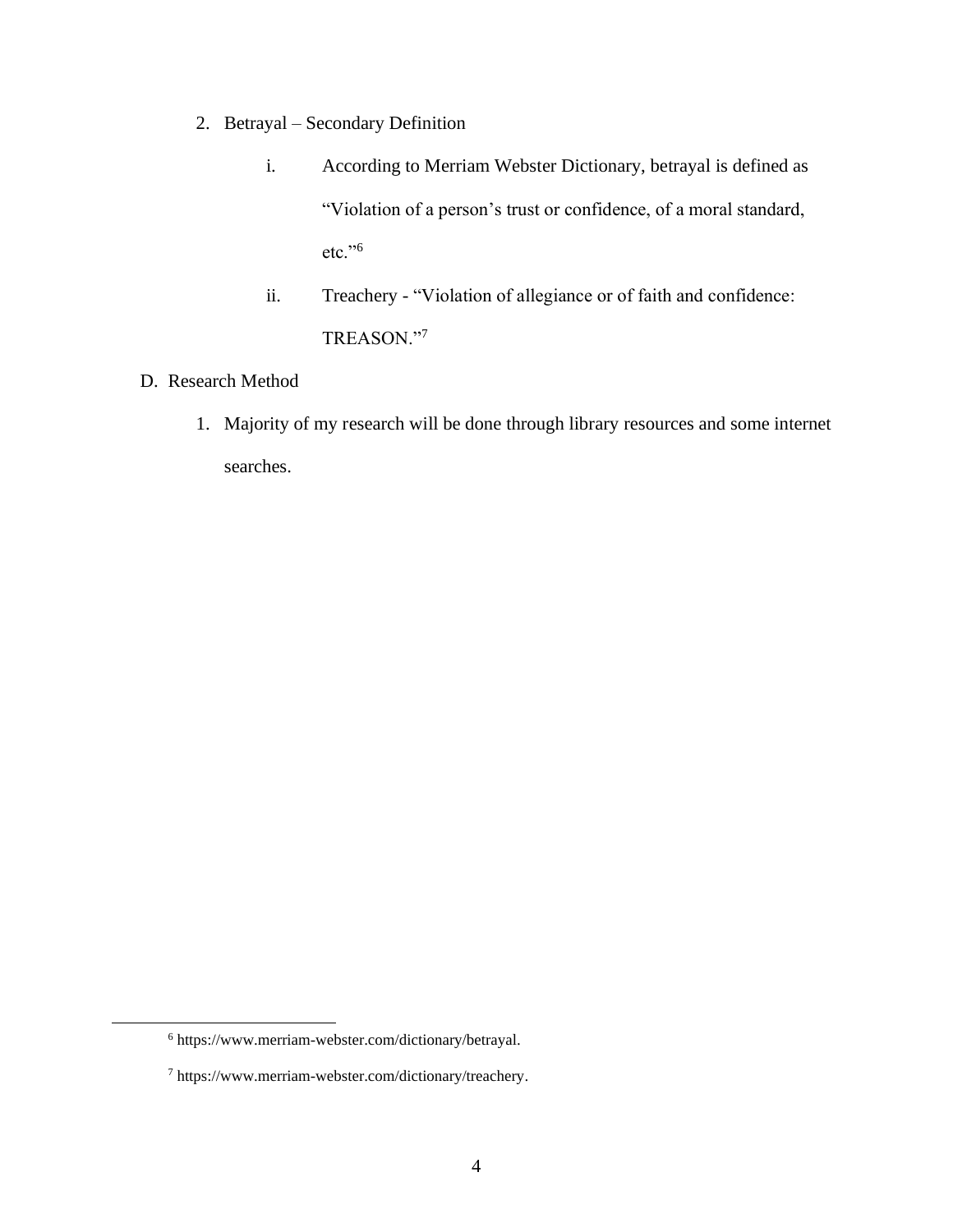# II. DEFINING THE SIN OF BETRAYAL

In this section we will look at the problem of betrayal and why believers need a biblical perspective on this topic.

A. Brief Historical Sketch of Betrayals in Scripture

1. Betrayal began in Paradise when Satan tempted Eve to disobey God's Word and to choose for herself to fulfill the "lust of the eyes, lust of the flesh and the pride of life" (Gen. 3:6; 1 John 2:16). Scripture portrays Satan as the first betrayer who tempted Eve to betray God, and Adam subsequently disobeyed God by listening to his wife rather than God, and thereby betrayed God.<sup>8</sup> Cain betrayed his brother and murdered him (Gen. 4:8); Joseph was betrayed by his own brothers and was sold into Egyptian slavery (Gen. 37:28); Achan betrayed his countrymen and brought death to 36 Israelite men (Josh. 7:1, 5); Men of Shechem betrayed Gideon's sons and colluded with Abimelech to brutally murder 70 men for power (Judg. 9); Saul betrayed David and continually sought to kill him (1 Sam.); David betrayed his loyal servant, Uriah the Hittite, to cover up his adultery with Uriah's wife and had him killed in battle (2 Sam. 11); Amnon betrayed his sister Tamar and raped her (2 Sam. 13); Absalom betrayed his father, David, and sought to kill him through a coup d'état (2 Sam. 15); Ahithophel betrayed David, supported Absalom's coup, and sought permission to pursue David to finish him off (2 Sam. 17); and finally, Judas Iscariot betrayed the Lord Jesus with a friendship kiss (Luke 22:48).

<sup>8</sup> See Hosea 6:7 where God compares to the betrayal of Israel with Adam's original breach of the "covenant."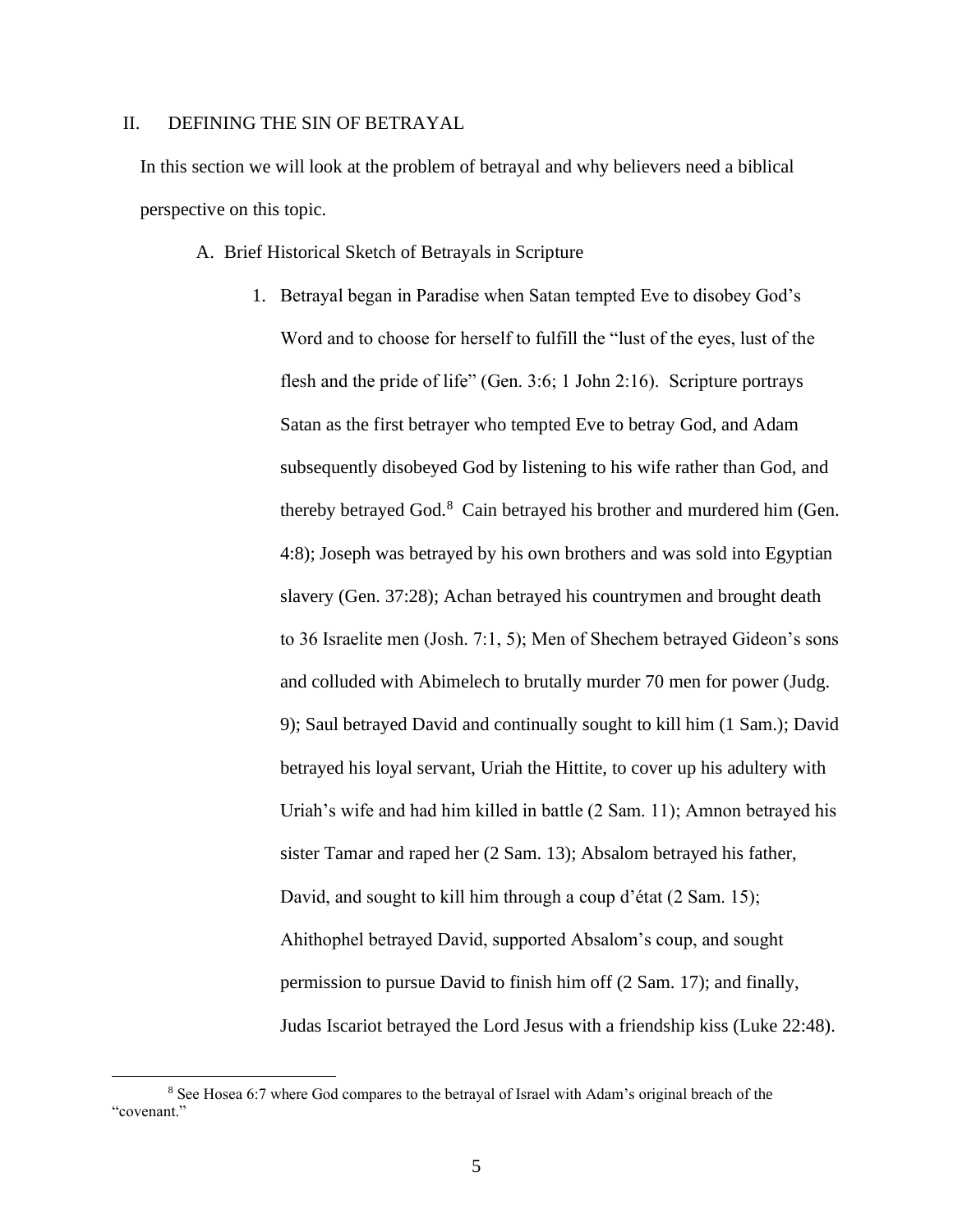- B. The Nature of Betrayal and Why It Occurs
	- 1. The common denominator in all betrayals is a close relationship between the betrayer and the betrayed (Ps. 41:10, 55:12-14). An implicit trust is broken in all betrayals. Another key component of all betrayals is deception, where the betrayed doesn't know that betrayal is happening until it is too late (the only exception is of course, in the betrayal of the Lord Jesus Christ, since He knew that Judas would betray him before it happened). And because of the implicit trust, and sinister deception, the betrayed experiences deep shock, which further exacerbates the pain in addition to other consequences of betrayal.
	- 2. There is a conscious malice in betrayal. The betrayer selfishly wants something knowing that acting upon those desires would greatly hurt the one betrayed. This knowledge does not deter him however, and betrayal is committed with this knowledge. Like Judas, whose thieving greed and "selfish thirst for power"<sup>9</sup> those who betray are likewise motivated by their sinful lust.
	- 3. Unrepentant sins and lustful desires which are harbored privately in the heart fuel and ignite the flames of betrayal. Scripture portrays this sinful condition as belonging to the unregenerate past (Eph. 4:22).
	- 4. There is a special wickedness and deep evil in the betrayer, since trust is manipulated to hide the treachery under the guise of friendship, loyalty, covenant faithfulness and love. Not all relational sins damage to such a

<sup>9</sup> John MacArthur, *The Murder of Jesus: A Study of How Jesus Died* (Nashville, TN: Word Books, 2000).,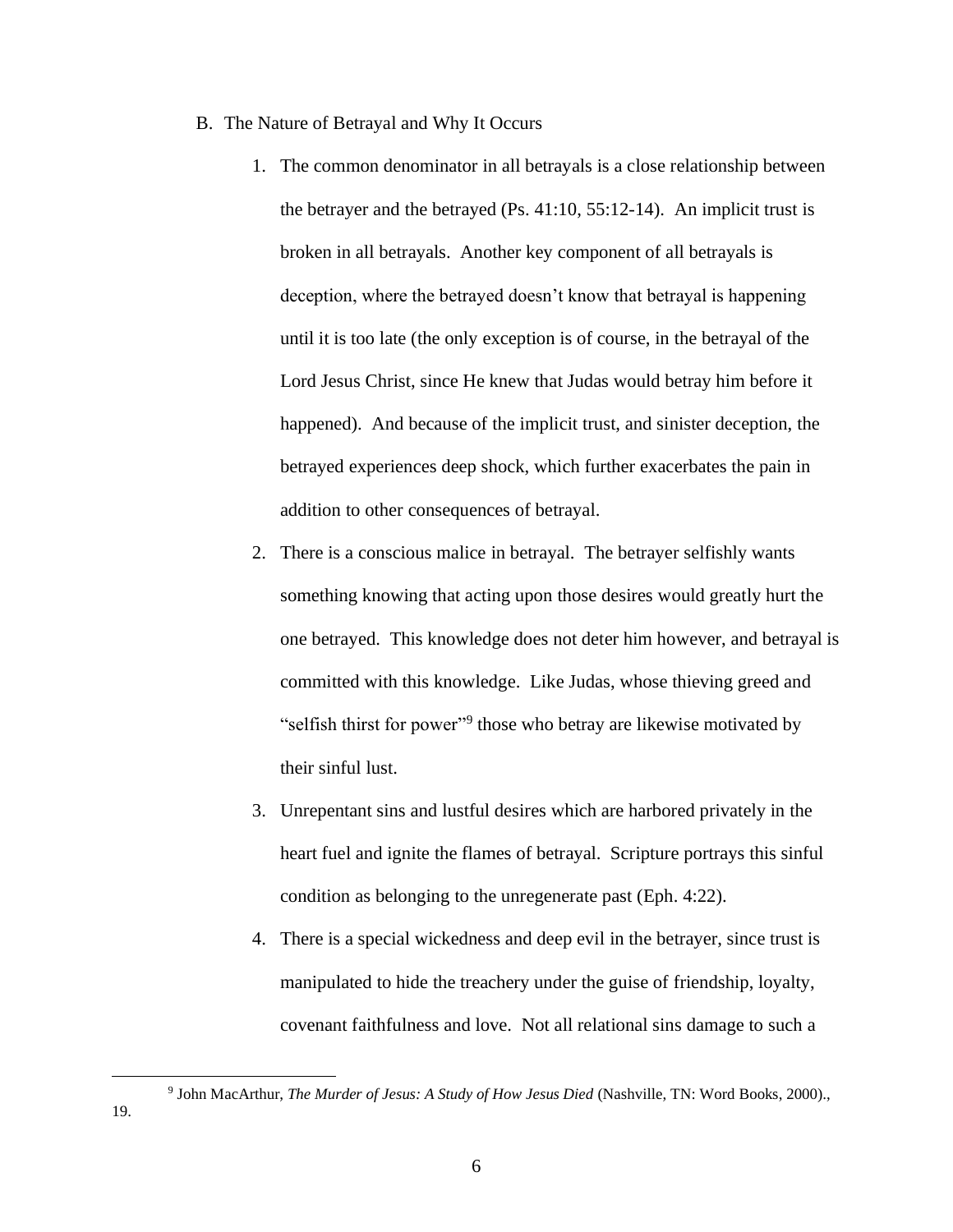degree, therefore, the one betrayed will experience uncommon pain, and few can effectively console such pain.

- 5. When betrayal happens, the depth of human depravity is seen and felt. Intellectual knowledge of the fallen condition of man takes on deeper shades of color in the vivid depiction of the nature of sin. Betrayals are brutal teachers of the fallen condition of man.
- C. Betrayals in the Church
	- 1. The Church is a place of acceptance, implicit trust, and the garden in which bonds of love and peace flourish, and as such, it can also be the bed of some harmful "weeds."
	- 2. When betrayals happen in the church, it is the Lord's way of disciplining and sanctifying genuine believers who repent (e.g., David, Peter), but also it is the Lord's way of identifying and removing "false brethren" (2 Cor. 11:26; Gal. 2:4) through church discipline.
	- 3. The opportunity for the church to comfort, love and encourage the betrayed brethren is graciously given by the Lord (1 Thes. 4:9; Heb. 13:1; 1 Pet. 1:22). At the same time the opportunity to purify the church and strengthen the church through biblical application can also be a blessing to the church.
	- 4. Biblical churches can honor the Lord through obedient love and obedient discipline. Love for the hurting and discipline for the harmful.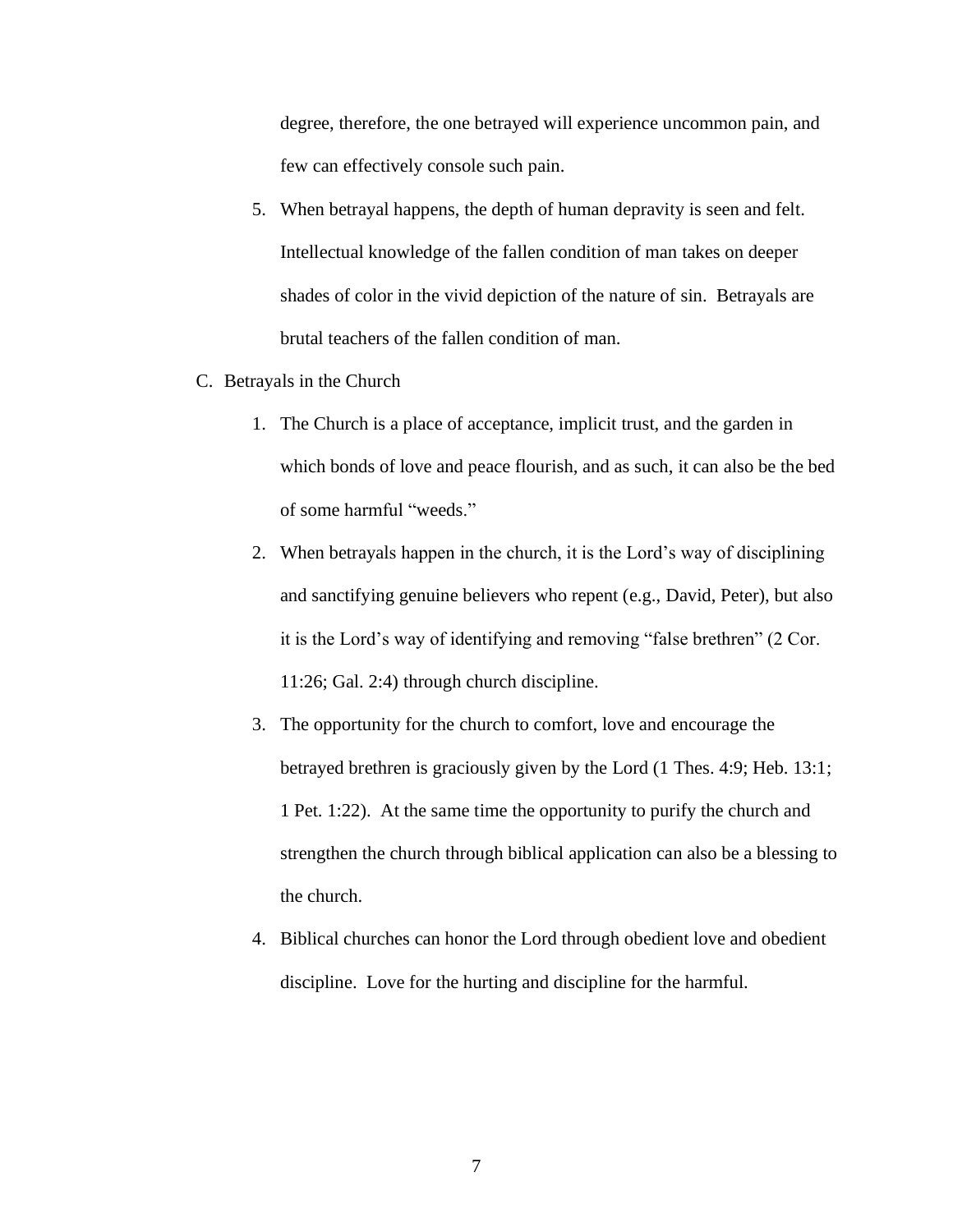#### III. SECULAR CULTURE AND ITS INFLUENCE

In this section we will look at how our secular culture promotes treachery through various modes of lust and deception.

A. Culture of Lust and Deceit

- 1. The effect of sin in a culture is expressed as "lusts of deceit" (Eph. 4:22). There is a close relationship between "Lusts" (there are many sinful desires in the heart and many offerings in our culture) and "deceit" (the lies people tell themselves and to each other and that which panders to their desires). Regarding this deceptive power, Lenski comments, "The lusts are many, but the deceit is always the same…that which is native to the old man, the lying, deceptive power that rules him."<sup>10</sup>
- 2. The entertainment industry panders to the lust in the heart and pumps out constant dribble of corrupting influences for the consuming public. And the commercial industry piggybacks on the entertainment industry to sell their wares, attractively packaged with corrupting influences. MacArthur comments, "Greed, gluttony, and sexual desire are the primary tools of the advertising industry. Lust is big business in our culture."<sup>11</sup> In such a materialistic and consumer-oriented culture it is not difficult to see that "The faith could become just another product to consume; a relationship with Jesus might become just another source of fulfillment."<sup>12</sup>

<sup>10</sup> Richard C. Lenski, *Commentary on the New Testament*: *Galatians, Ephesians, Philippians*, (Peabody, Mass.: Hendrickson Publishers, 1998), 565.

<sup>11</sup> John MacArthur, *The Vanishing Conscience* (Dallas: Word, Inc, 1994), 66.

<sup>12</sup> Thomas E. Bergler, *The Juvenilization of American Christianity* (Grand Rapids, MI: William B. Eerdmans Pub. Co, 2012),148.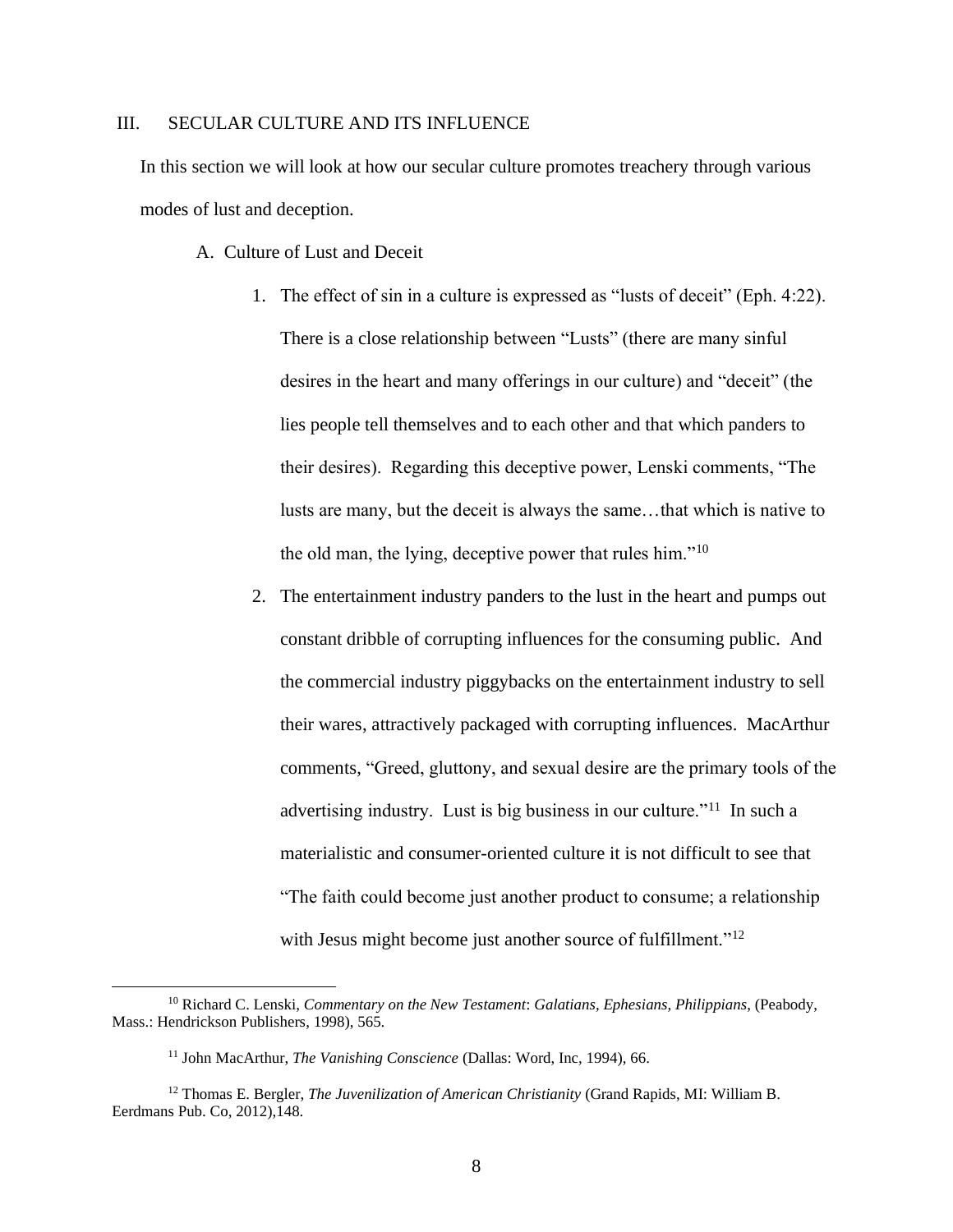- 3. All these influences of a godless culture panders to the self, continually fueling pride, which in turn fuels lust, and the lies they tell the heart that these are "all good," when, they are deadly to the soul.
- B. How the Culture of Lust and Deceit Impacts the Church
	- 1. Weakened by the absence of strong biblical teaching and vital community life, the modern church suffers from the same dangers which plague the secular culture, sometimes even outdoing the secular world as we've seen in the church at Corinth (1 Cor. 5:1; Rom. 12:1).
	- 2. Rather than promoting and practicing "self-denial" taught by the Lord Jesus (Matt. 16:24), there is a constant "self-affirmation" and the quest for "self-fulfillment" among the congregants in the church. Instead of building others up (Rom. 15:2) and abiding in Christ (John 15:5), all too many churchgoers are preoccupied with self-image, personal success, and pleasure-seeking lifestyle. Instead of worshipping God as the central focus of life (Rom. 12:1), many modern-day churchgoers focus on selfaffirmation and personal fulfillment. For many in the church, the focus is off God and on the self.
	- 3. Unable to discern and unable to filter out the corrupting influences of the secular culture, many in the church buy into the lies and lusts promoted by the secular culture and consequently, reap the horrible consequences, including betrayal. In Paul's list of vices in the "difficult times of the last days," the first two are "lovers of self" and "lovers of money" (2 Tim. 3:1-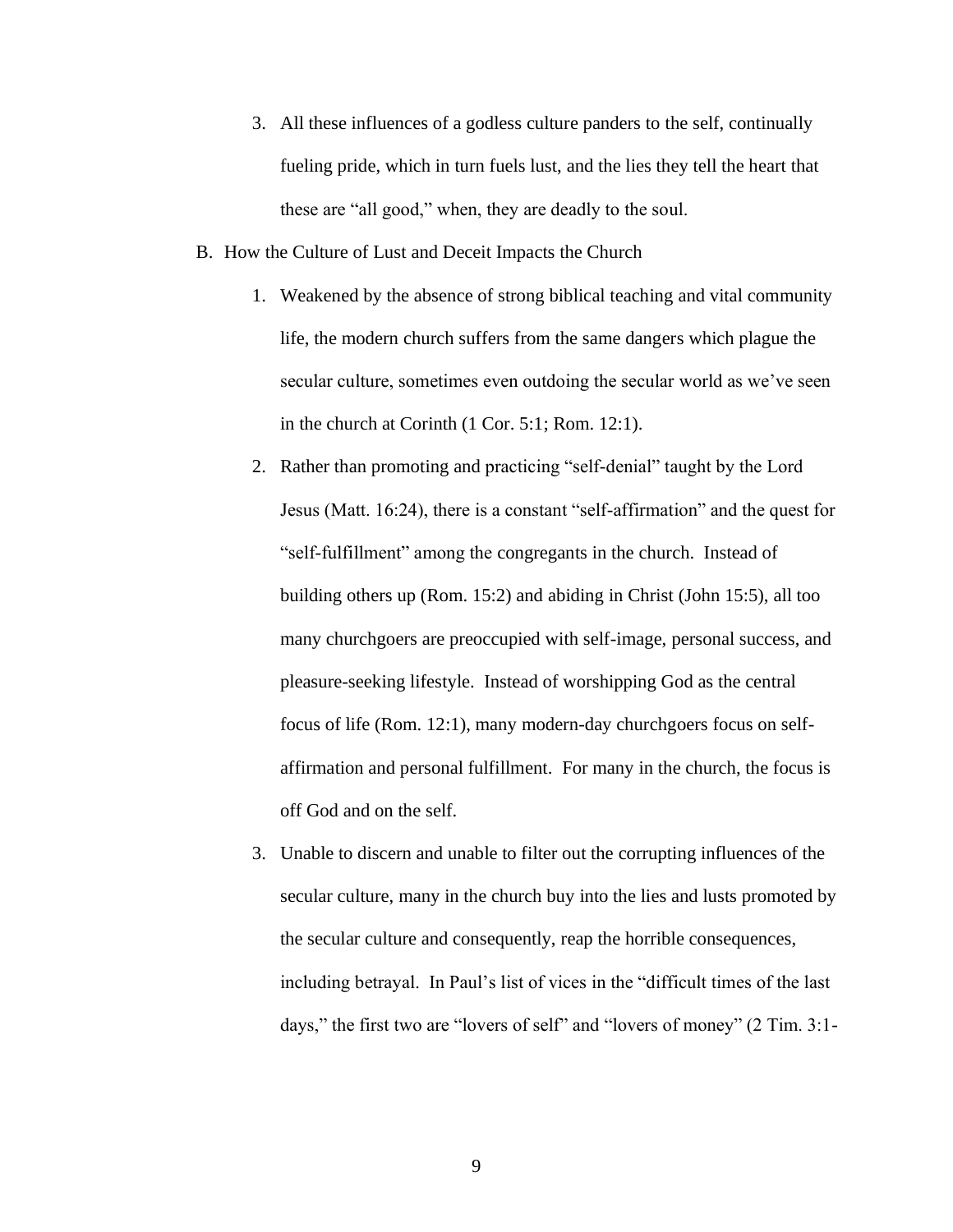2). Such corrupting influences fan the flames of "lust of deceit" and devastate relationships, culminating in betrayal.

4. Unfaithfulness to God in personal devotion, prayer and worship leads to unfaithfulness to the saints, which is all too common for those who are focused on the self. This unfaithfulness bleeds into various relationships, which promote treachery in their dealings with one another. Instead of seeing people as vessels of love and service (Gal. 5:13), they are seen by the unfaithful as vessels to use to experience self-fulfillment. Such sinful attitudes produce devastating results.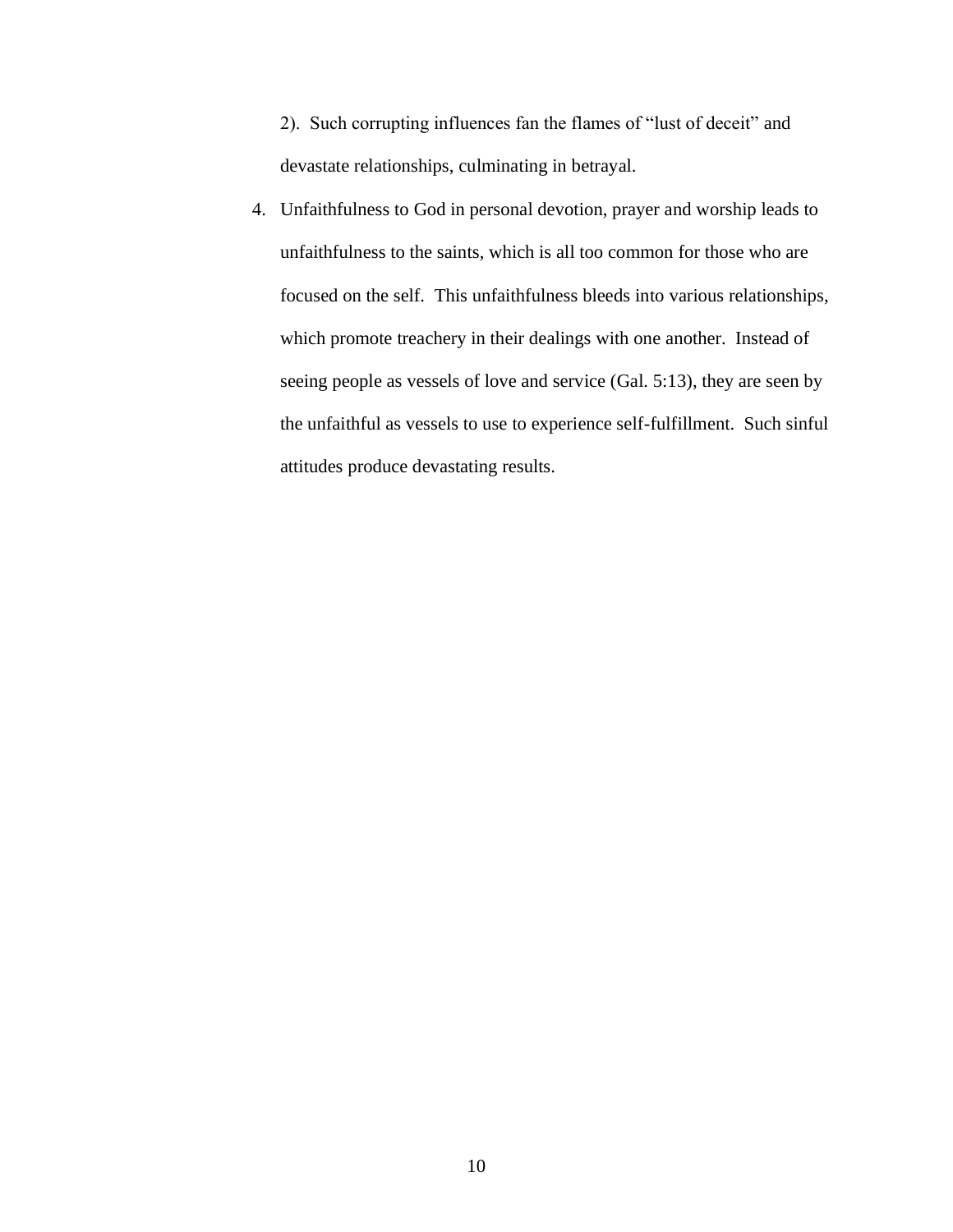### IV. A BIBLICAL ANALYSIS

In this section we will look at various passages of Scripture which highlight the problem and biblical solutions to betrayal.

- A. Recognizing the Dangers Leading to Betrayal
	- 1. The primary danger in the devasting result of betrayal is the confidence one places on the self and not on God, His Word and His Church. Sensing no great need to cultivate the heart, those who do not "keep the heart with all vigilance" will not be able to detect the "issues of life" that it springs (Prov. 4:23).
	- 2. A classic case of an unguarded heart is found in the life of King David when he sinned against God through adultery and murder (2 Sam. 11). Even for a godly king like David, the unguarded heart which is fueled with "lusts of deceit" was unable to turn away from acts of treachery.
	- 3. Self-exalting pride in the case of Korah blinded him and his supporters from the horrendous danger of betraying his allegiance to Moses and ultimately to God (Num. 16). This invisible malady of the heart is manifested in various areas of life, as Dr. Stuart Scott writes,

Throughout the Scriptures you see the pride of position (Matthew 23:6), ability (2 Chronicles 26:15-16, achievement (Daniel 4:22), wealth (1 Timothy 6:17), possessions (Matthew 6:19), knowledge (Isa 47:10), learning (1 Corinthians 8:1), spiritual attainment (Luke 22:24), self-righteousness (Romans 10:3, being esteemed or liked (Galatians 1:10), and even pride of spiritual experiences (2 Corinthians 12:7). Our flesh has a bent toward pride. Pride is an easy snare for the devil to use.<sup>13</sup>

<sup>13</sup> Stuart Scott, *From Pride to Humility: A Biblical Perspective* (Bemidji, Minn.: Focus Pub., 2002), 2-3.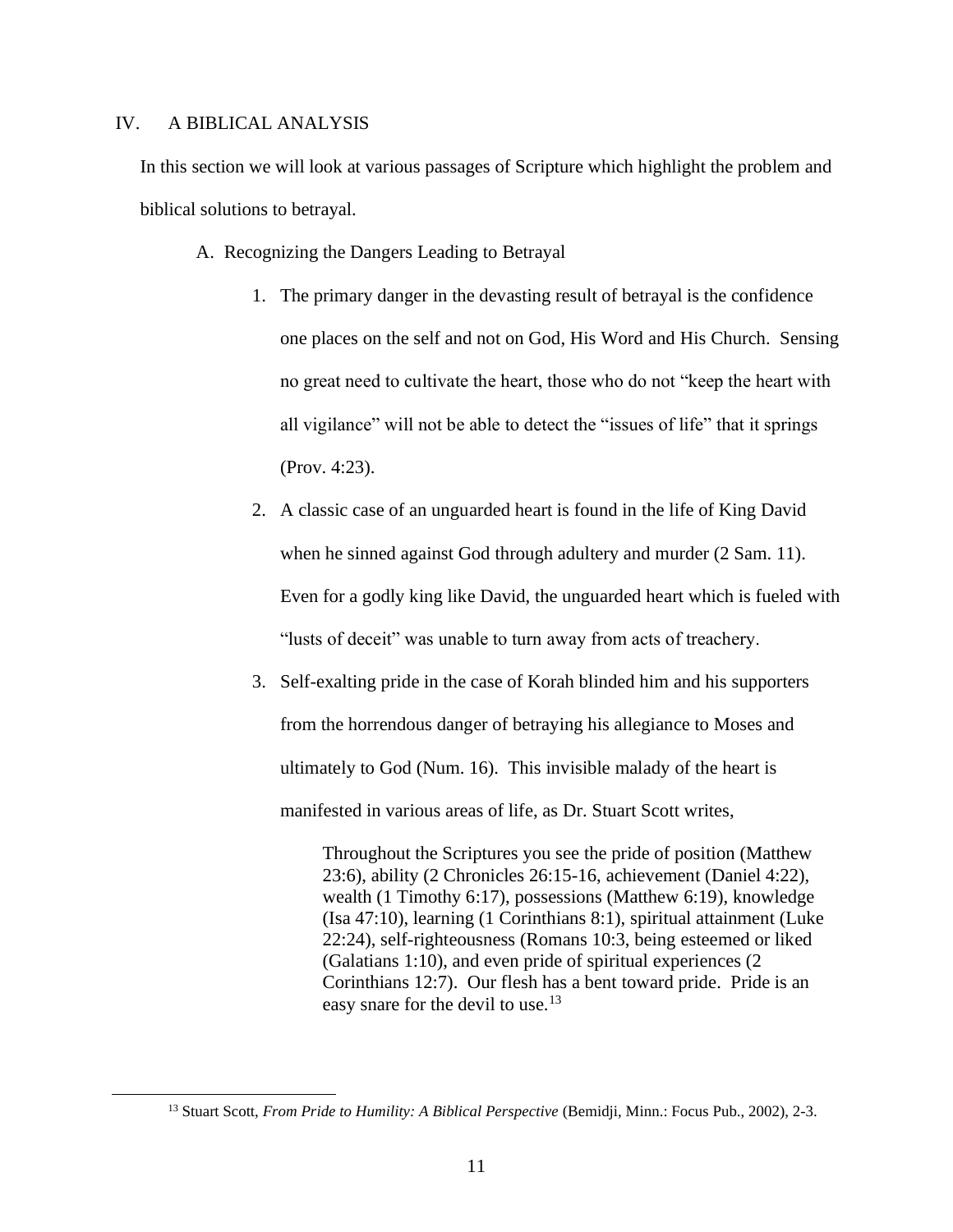- 4. The neglect of watchfulness and guardedness of a desperately sick heart (Jer. 17:9) is at the source of the progressive defilement and insensitivity which yields an "evil heart" (Mark 7:21-23) which Satan can easily "inspire" to commit betrayal.<sup>14</sup>
- 5. A betrayer is someone who places over-confidence upon the self and little or no confidence in God and His Word. He is also someone who is haphazard with his inner life, undiscerning as to what is going on in his heart.<sup>15</sup> He will be someone who exalts himself or his desires above God and above others. He will be progressively desensitized to the hardening of his heart. He will be fully engulfed by the lies he tells himself and the lusts which he desires to fulfill. Treachery is the result (Jam. 1:15). Sometimes a betrayer is duped or misled by a sophisticated controller and plays a role of a puppet in the controller's malicious hands.
- B. Understanding the Sin that Causes Great Suffering
	- 1. Few sins cause such great suffering as does betrayal. David expresses the deep anguish of the betrayed in Psalm 55:12-13 and says that the pain inflicted by an enemy is bearable, and the pain inflicted in hatred can be avoided, but the pain inflicted by an "equal, companion and familiar friend" (lit. "one [intimately] known") is unbearable.

<sup>14</sup> Gerald L. Borchert, *John 12–21*, vol. 25B, The New American Commentary (Nashville: Broadman & Holman Publishers, 2002), 78.

<sup>15</sup> Richard Baxter, *A Christian Directory* (Morgan, PA, Soli Deo Gloria Publications, 1966), 192, as cited by Stuart Scott in *From Pride to Humility*, p. 3.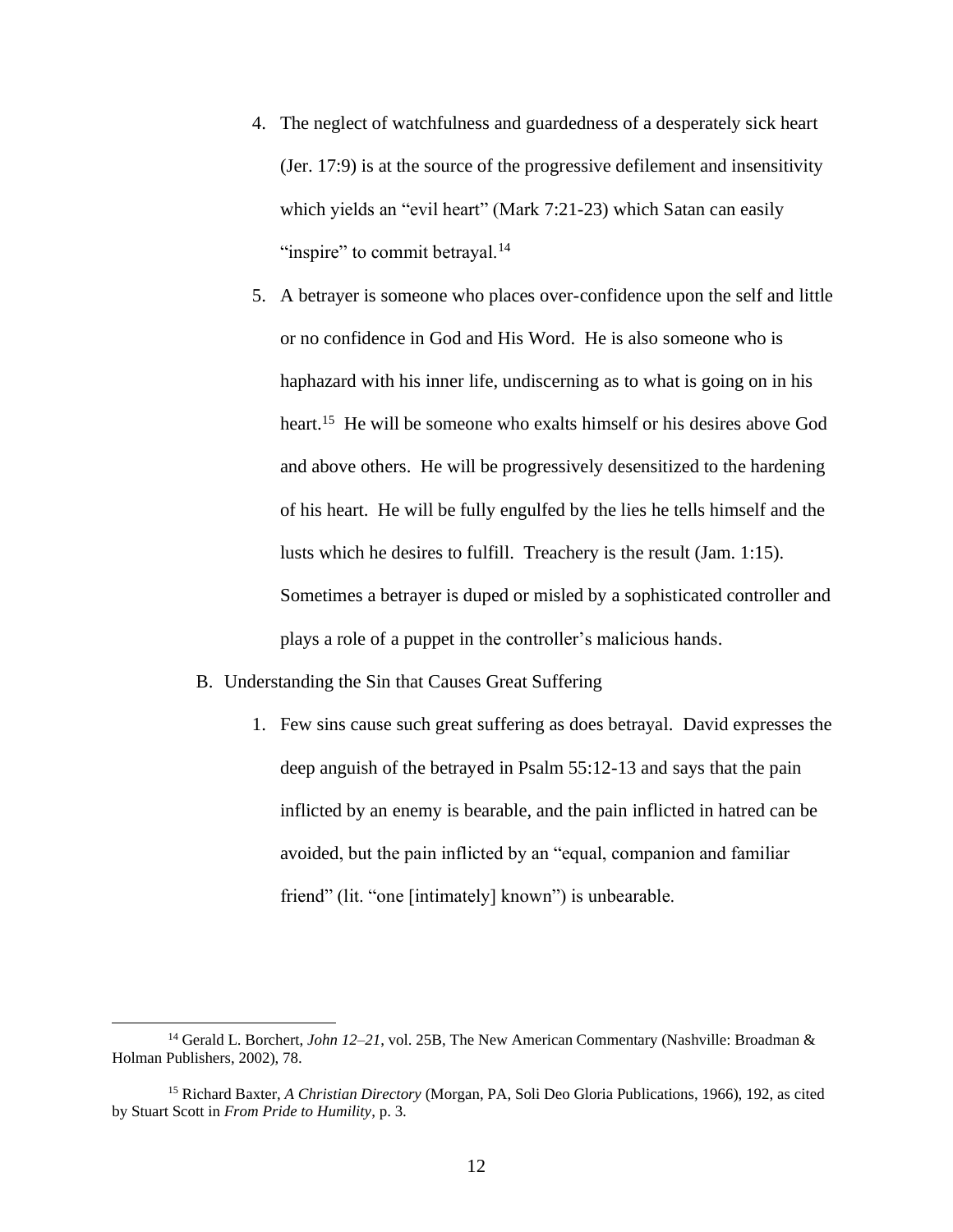- 2. The discovery that one's close friend or companion<sup>16</sup> was a false friend is truly devastating. Ross writes that this is a kind of a friend who is thought of as one who "truly cares" and one who is "committed to his peace and welfare."<sup>17</sup> Such a friend is a trusted friend, as David describes Ahithophel, his friend and chief counselor, as a man "in whom I trusted" (Ps 41:9b). With such a friend, one would feel "safe and secure."<sup>18</sup> This close friend also enjoyed David's hospitality - "who ate my bread" (Ps. 41:9c).<sup>19</sup> Boice cites Barclay's comment on the "sheer cruelty" of such a betrayal, noting that "In the east to eat bread with a person was a sign of friendship and an act of loyalty."<sup>20</sup> Craigie writes that David's expression of shock and pain of discovering Ahithophel's treachery in Psalm 41:9 is the "greatest expression of betrayal."<sup>21</sup>
- 3. The Lord Jesus experienced such painful betrayal. He quoted this passage (Ps. 41:9) as being fulfilled in the experience of the Son of David, who is David's Lord (John 13:18). Dale Ralph Davis refers to the betrayal of Ahithophel against David and writes, "Ahithophel is the Judas Iscariot of

<sup>&</sup>lt;sup>16</sup> The Hebrew in Psalm 41:9 for "close friend" is literally "a man of my peace" [Heb., אישׁ שֹלוֹמִי) and highlights a deeply committed relationship.

<sup>17</sup> Allen P Ross, *A Commentary on the Psalms* (Grand Rapids, MI: Kregel, 2011), 883.

<sup>18</sup> Ibid., 883.

<sup>19</sup> Ibid., 883.

<sup>20</sup> James Montgomery Boice, *The Gospel of John: An Expositional Commentary*, Pbk. ed (Grand Rapids, MI: Baker Books, 2005).

<sup>21</sup> Peter C. Craigie et al., *Psalms 1 - 50*, 16. Dr., Word Biblical Commentary / [General Ed.: David A. Hubbard; Glenn W. Barker. Old Testament Ed.: John D. W. Watts. New Testament Ed.: Ralph P. Martin], Vol. 19 (Waco, TX: Word Books, 2000).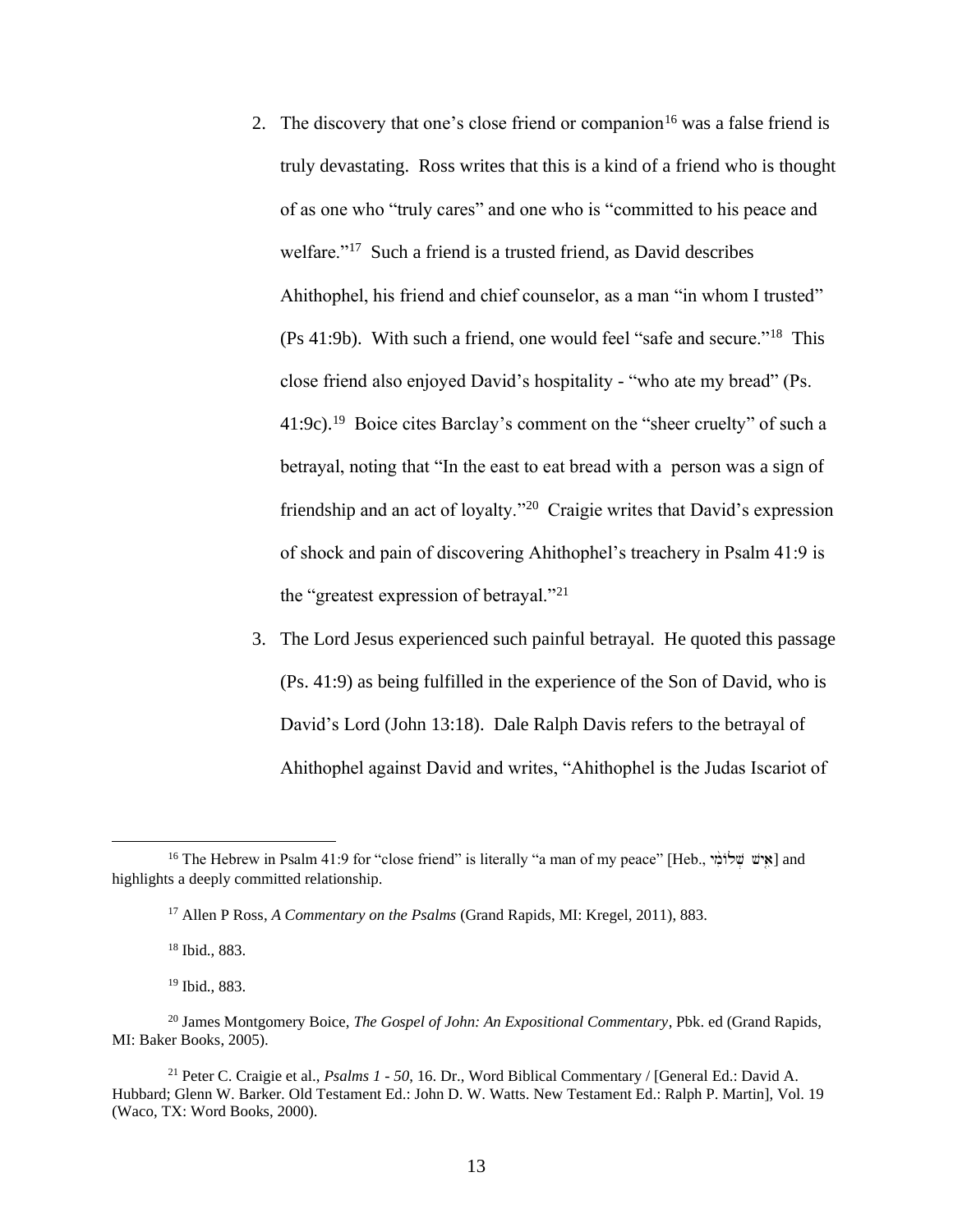the Old Testament."<sup>22</sup> Both Ahithophel and Judas hung themselves and so there are direct parallels in their betrayals against the "Lord's Anointed."<sup>23</sup> Furthermore, the portion of David's prayer after he was betrayed by Ahithophel, "Let his days be few; may another take his office" (Ps. 109:8), is the rationale and fulfillment for the replacement of Judas (Acts 1:20). The Lord Jesus's experience of the most heinous betrayal – the expression of loving friendship, disguised in a kiss of a friend (Luke 22:48) was AFTER the whole duration of Jesus' 3-year public ministry, and AFTER Judas' witnessing countless miracles, participating in the co-laboring as one of the Twelve Apostles, and AFTER Jesus washed his feet!

4. The process of discovery of betrayal is shockingly painful, as the act which allows the betrayal to be known is unthinkable and unimaginable to a true friend. The Hebrew expression, "to lift one's heel against"<sup>24</sup> means to "gain the upper hand" or to "cheat"<sup>25</sup> and should remind us of Jacob, who sought to gain the "upper hand" over his twin brother Esau. Both Ahithophel and Judas sought to "gain the upper hand," selfishly seeking what they secretly desired, rather than being loyal to their benevolent and gracious Lord and friend.

<sup>22</sup> Dale Ralph Davis, *2 Samuel: Out of Every Adversity* (Fearn, Ross-Shire [Scotland: Christian Focus, 2007), 206.

<sup>23</sup> King David is referred to as the *Mashiach* (Anointed One) as is, of course, the Lord Jesus Christ.

<sup>&</sup>lt;sup>24</sup> The Hebrew idiom [Heb., פְלֵי עָלֵי עָלֵי (hterally means "to cause the heel to increase (or to become great). Notice the same expression without the word "heel" in Ps. 55:13, "has exalted himself against me" [Heb.,  $\bar{\zeta}$ עַלֵי הִגְדֵיל].

<sup>25</sup> Allen P. Ross, 884.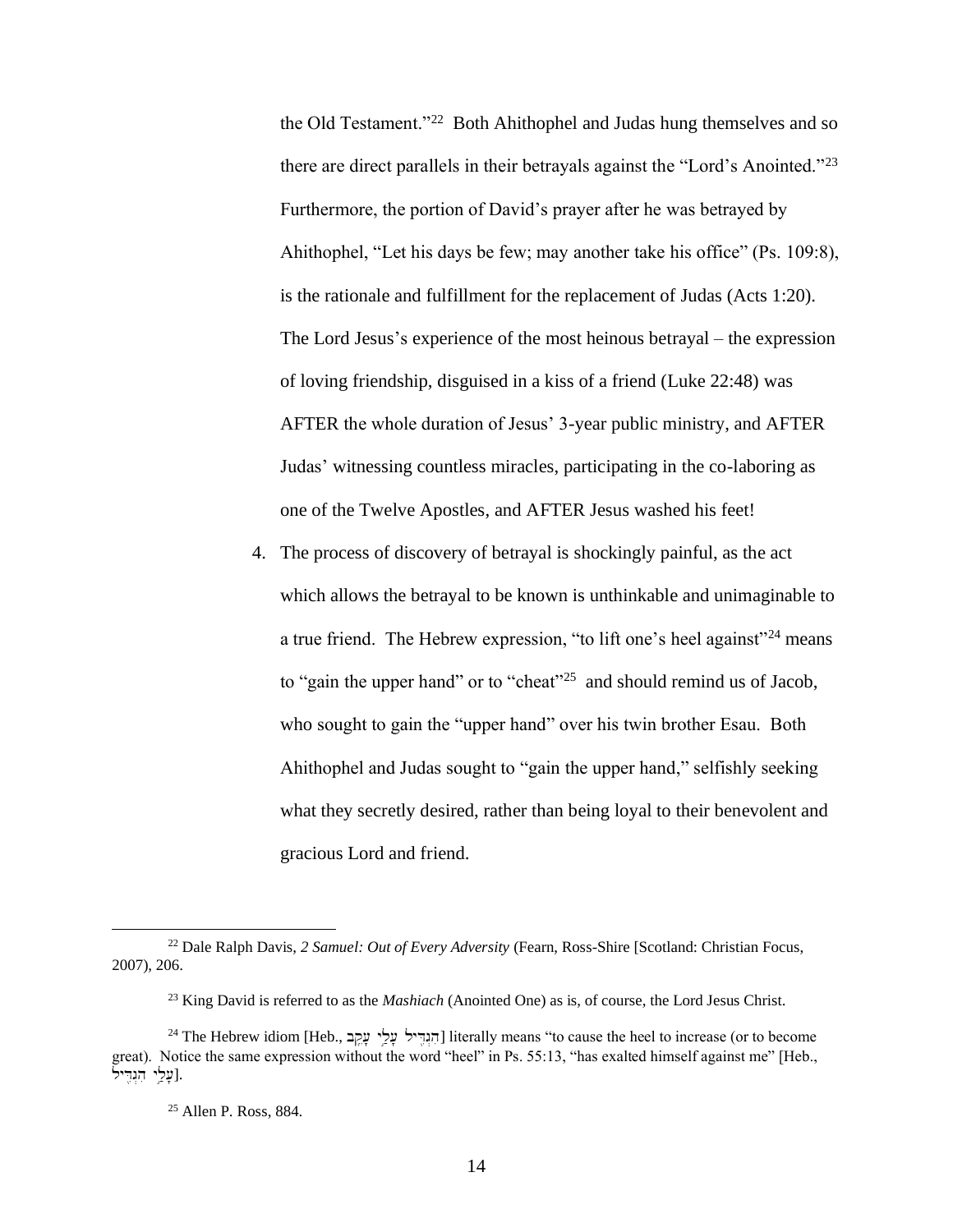- 5. Another dimension of the "heel" language can be connected to the original pronouncement of God in the proto-Gospel of Genesis 3:15 where the serpent would "bruise [the 'seed of the woman's'] heel." No wonder the Scripture says, "Satan entered into Judas called Iscariot" (Luke 22:3; John 13:2). Scripture clearly depicts Satan as the primary cause and Judas as the secondary cause, but God as the Sovereign Lord over these historic events.
- 6. Only a proper understanding of the mechanics of betrayal and seeing it for what it truly is – heinous evil, can the pastor or the biblical counselor provide proper ministry to the hurting and proper discipline to the betrayer.
- C. Church Discipline in Betrayal
	- 1. In all too many cases, betrayals cannot be mitigated, nor the early signs detected. The sad reality is that betrayal manifests without any warning, leaving a trail of damage upon those who are affected by its evil. The church is left with the aftermath to deal with the consequences. This situation requires conviction and courage as well as compassion. The church can find strength in the Lord's sovereign allotment of this crisis in their midst to reflect, to be sober-minded and prayerful so that she would be able to biblically handle the situation and not be ashamed before God (1 Cor. 6:5).
	- 2. When betrayal is discovered in the church, pastors and biblical counselors are usually involved in the process of helping the hurting and removing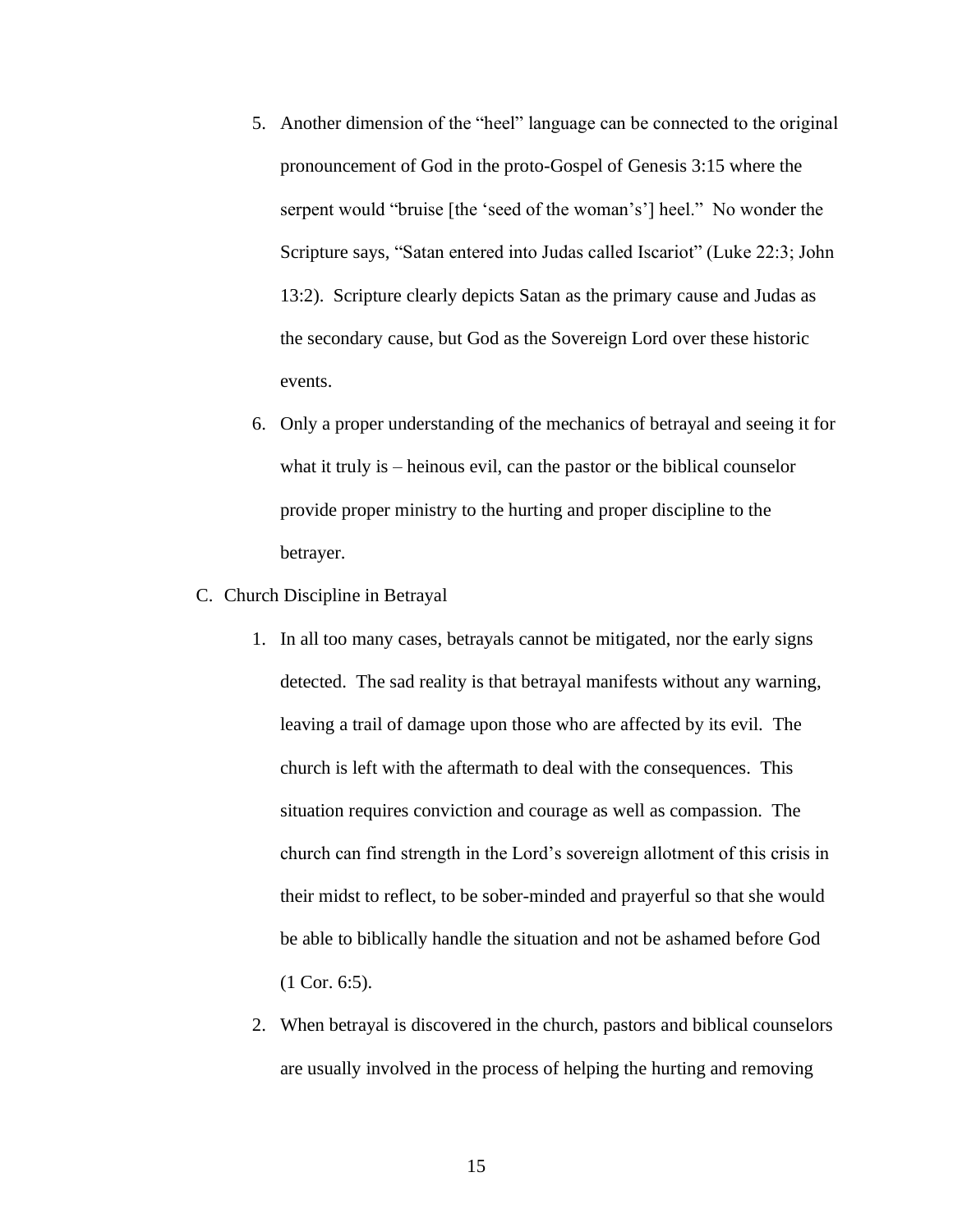the unrepentant. They must be the first line of ministry, doing a spiritual "triage." Eventually, the entire church must be involved in the process of dealing with betrayal.

- 3. Those who betray usually flee or take matters into their own hands, instead of repenting, confessing their sins, and seeking reconciliation. Strong church membership is necessary in such cases so that after the first two steps of restorative efforts are exhausted (Matt. 18:15-16), the entire church is recruited to confront the fleeing sinner (Matt. 18:17a), again for the purposes of restoration, as is the responsibility of the police to pursue those who "hit and run." The church must be prepared to excommunicate the unrepentant betrayer (Matt. 18:17b). Such betrayers, after the last step, are more than likely "false brethren" that Paul refers to in 2 Corinthians 11:26, who cause God's people great harm. The betrayer has "taken the role of the pagan and the tax collector. Both these expressions stand for people outside the people of God."<sup>26</sup> Dealing with such people requires church unity and submission to God and His Word.
- 4. Without biblical membership and the practice of church discipline, the leaders of the church will be helpless to deal with such cases in pursuing the betrayer to the final steps of church discipline. The unrepentant betrayer initially experiences the overwhelming attention of the church calling for him to repent. However, if he refuses to repent, the response of the church must turn into deafening silence as God's judgment is clearly

<sup>26</sup> Leon Morris, *The Gospel According to Matthew*, (Leicester: Inter-Varsity Press, 1995), 469.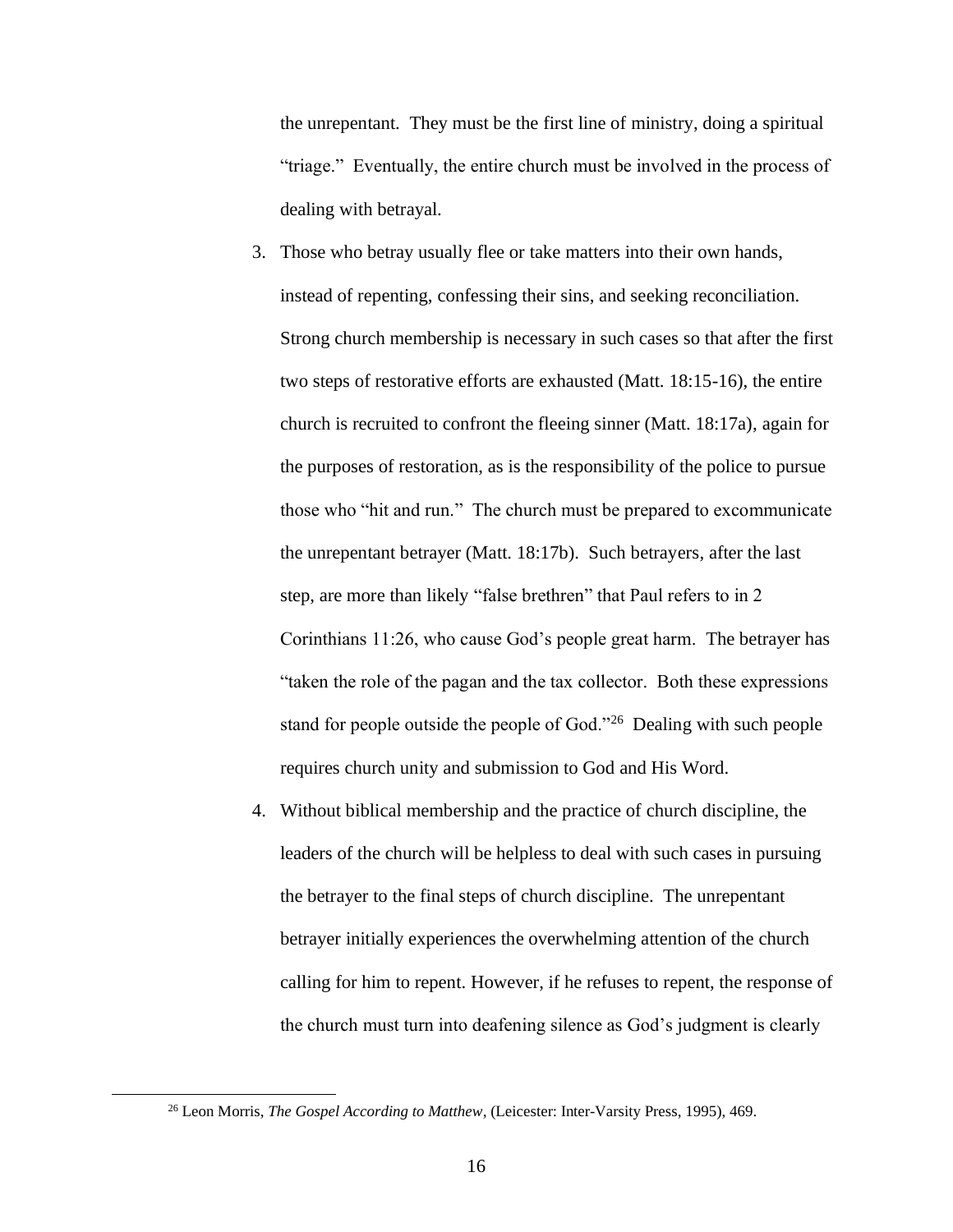communicated to him, for it is He Who is ultimately acting from heaven (Matt. 18:18).

- D. Hope for the Church
	- 1. Those who can be brought back to repentance, confession of sin and restoration are rare. Not all betrayals are committed with equal heinousness or malicious intent (e.g., Peter), but God works miracles where it is impossible for man. Both David and Peter committed great acts of sin – David betrayed his servant Uriah, and Peter strongly denied the Lord three times,<sup>27</sup> but both repented and were restored back to a right relationship with God and His people. Genuine repentance identified them as true believers and both had prosperous ministries after their restoration. This provides great hope and confidence in the power of God to restore sinners for those who have sinned through betrayal.
	- 2. The church must immediately and overwhelmingly rally to the one who is devastated by betrayal. Pastors and counselors must care for and minister to the betrayed with sensitivity and consistency, giving hope, directing them to Christ, and reminding them of the peace that is found only in the Lord and the Gospel. The Puritan, Martin Bucer says that the most important thing which must be done is the "[attending] to the assemblies of the church with all diligence, [listening] eagerly to God's word,

<sup>&</sup>lt;sup>27</sup> Perhaps "betray" is too strong of a word to attribute to Peter who genuinely loved Jesus. But at the time of his denial, Scripture testifies that Peter cursed and swore in his vehement denial of Jesus (Matt. 26:74). A simple "denial" is also too weak a word to describe Peter's actions.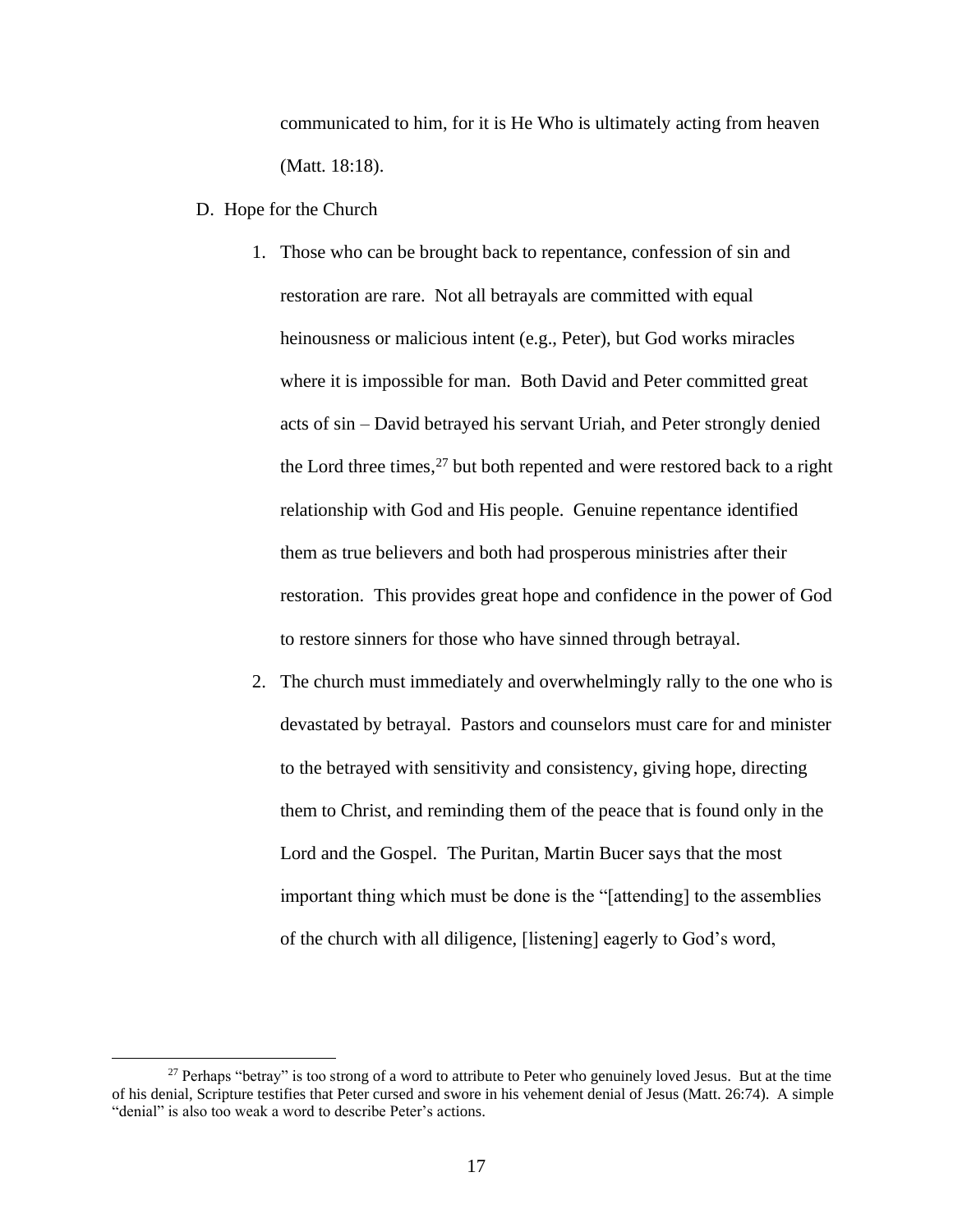[participating in the Lord's Supper], and be zealous and reverent in all the practices of the church."<sup>28</sup>

- 3. The church must also make a clear distinction between the tender ministry to the hurting betrayed and the tough confrontation towards the betrayer, as God is both forgiving and punishing (Ex. 34:7). To confuse this distinction or to make little difference in the approach to each case could exacerbate the damage already caused by the sin of betrayal.
- 4. While pastors and counselors minister to the betrayed, the congregation must shower the hurting with love, concern, and physical caregiving. Often those who are betrayed could experience post-traumatic difficulties, including depression. Such a state of emotional being, especially when it is prolonged, bears a terrible witness to the world of Christian joy in salvation. As Martin Llyod Jones writes, "Whether we like it or not, the fact is that the world still judges God and the Lord Jesus Christ by what it sees in us, and we cannot blame them for that."<sup>29</sup>
- 5. Again, biblical church membership and vital community life is key in helping and restoring those who are greatly hurt by betrayal.

<sup>28</sup> Martin Bucer, Peter Beale, and David F Wright, *Concerning the true care of souls* (Edinburgh: Banner of Truth Trust, 2009), 167-168.

<sup>29</sup> David Martyn Lloyd-Jones, *Spiritual Depression: Its Causes and Cure* (Grand Rapids, Mich.: Wm. B. Eerdmans Pub. Co., 2013), 108.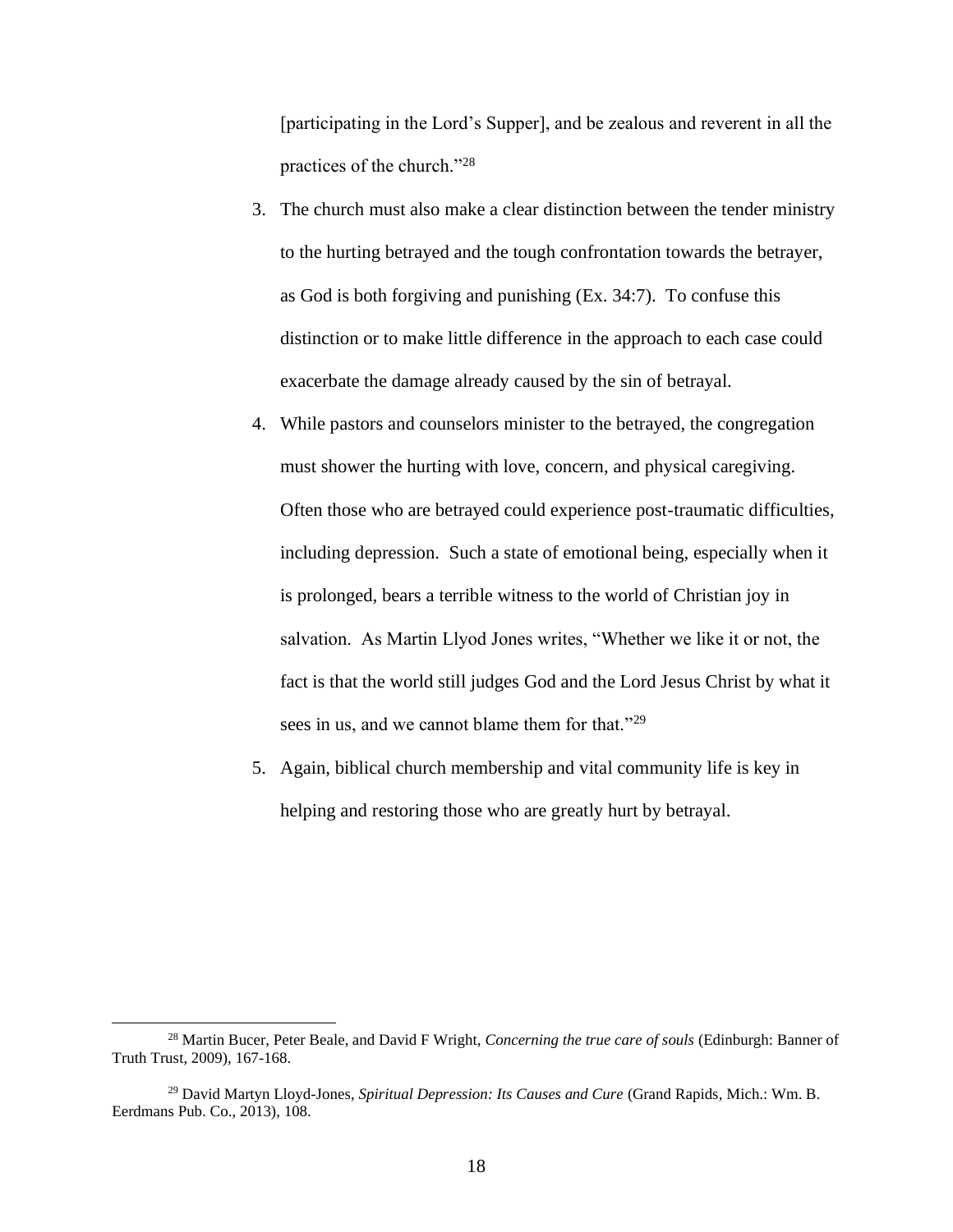## V. BIBLICAL LESSONS FOR THE CONGREGATION

In this section we will look at various lessons for the congregation to learn from the environment which harbors betrayals and how to combat the "lusts of deceit."

A. Laxity Towards Deceit

- 1. Sin, by very nature, has a "hardening" effect on the heart through deceit (Heb. 3:13). The Puritan, Thomas Brooks wrote, "It will kiss the soul, and pretend fair to the soul, and yet betray the soul forever."<sup>30</sup> In a secular climate where men call "evil good and good evil, darkness light and light darkness, bittersweet and sweet bitter," (Isa. 5:20), it is all too easy for the church without a firm commitment to God's Word to be laxed towards those who practice deceit. Instead of emphasizing a radical heart change, the church which emphasizes acceptable moral behavior will be prime targets for treachery. Unless a bomber which once carried a "lethal load of destruction" is transformed into a passenger plane, with a "new owner, new cargo, and a new pilot," there should be little confidence that a transformation of the heart had taken place. $31$  So, at every level of Christian growth, the heart change must be emphasized by pointing the sinner to the Gospel of Jesus Christ.
- 2. In religious circles, the deceitful practice of hypocrisy the covering up of sin under the appearance of righteousness, like the Pharisees whom the

<sup>30</sup> Thomas Brooks, *Precious Remedies against Satan's Devices*, Puritan Paperbacks (London: Banner of Truth Trust, 1968), 33.

<sup>31</sup> Robert Boyd Munger, *What Jesus Says: The Master Teacher And Life's Problems* (London: Fleming H. Revell Co., 1955), 106.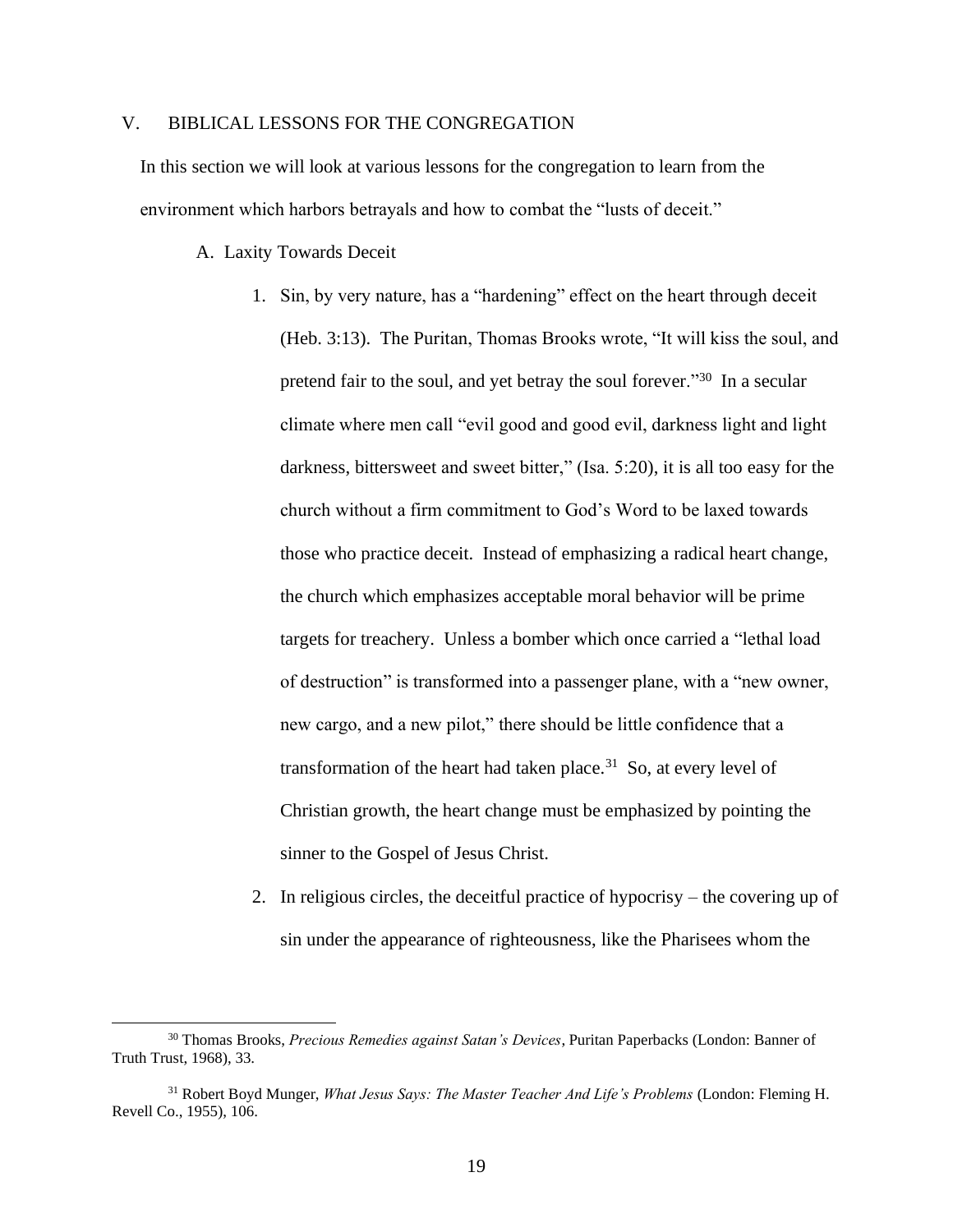Lord rebuked in Matthew 23:25, who "clean the outside...but inside...are full of robbery and self-indulgence," are often tolerated rather than confronted. Stephen also rebuked the Jewish leaders in Acts 7:51-53. Deceitfulness of sin and religious hypocrisy must be confronted by public preaching and private instruction.

- 3. Instead of warning, correcting, and rebuking those who practice deceitful living (Gal. 5:19-21), the church often tolerates and sometimes even coddles such people, like the church of Thyatira who tolerated the evil false teacher, Jezebel, who promoted immorality in the church (Rev. 2:20). The church must be warned regarding such laxity, as MacArthur writes, "There can be no salvation for those who aren't convinced of the seriousness of their sin."<sup>32</sup> Deceitful attitudes, speech and lifestyle must be confronted and removed from the social life of the church. The church must not allow those who wrongly understand the meaning of "love covers a multitude of sins" (1 Pet. 4:8) and use it as an excuse to allow such deceitful attitudes, speech and lifestyle.
- 4. Since laxity towards deceit and toleration of hypocritical lifestyle is the very environment where evil acts of treachery flourish and where the saints are greatly hurt, a close communal life must be fostered to promote loving accountability. Only a close communal life in the membership of a local church can help in the sanctifying process of "speaking the truth in love" (Eph. 4:15). Through a transparent openness to one another's loving

<sup>32</sup> John MacArthur, *The Vanishing Conscience* (Dallas: Word, Inc, 1994), 60.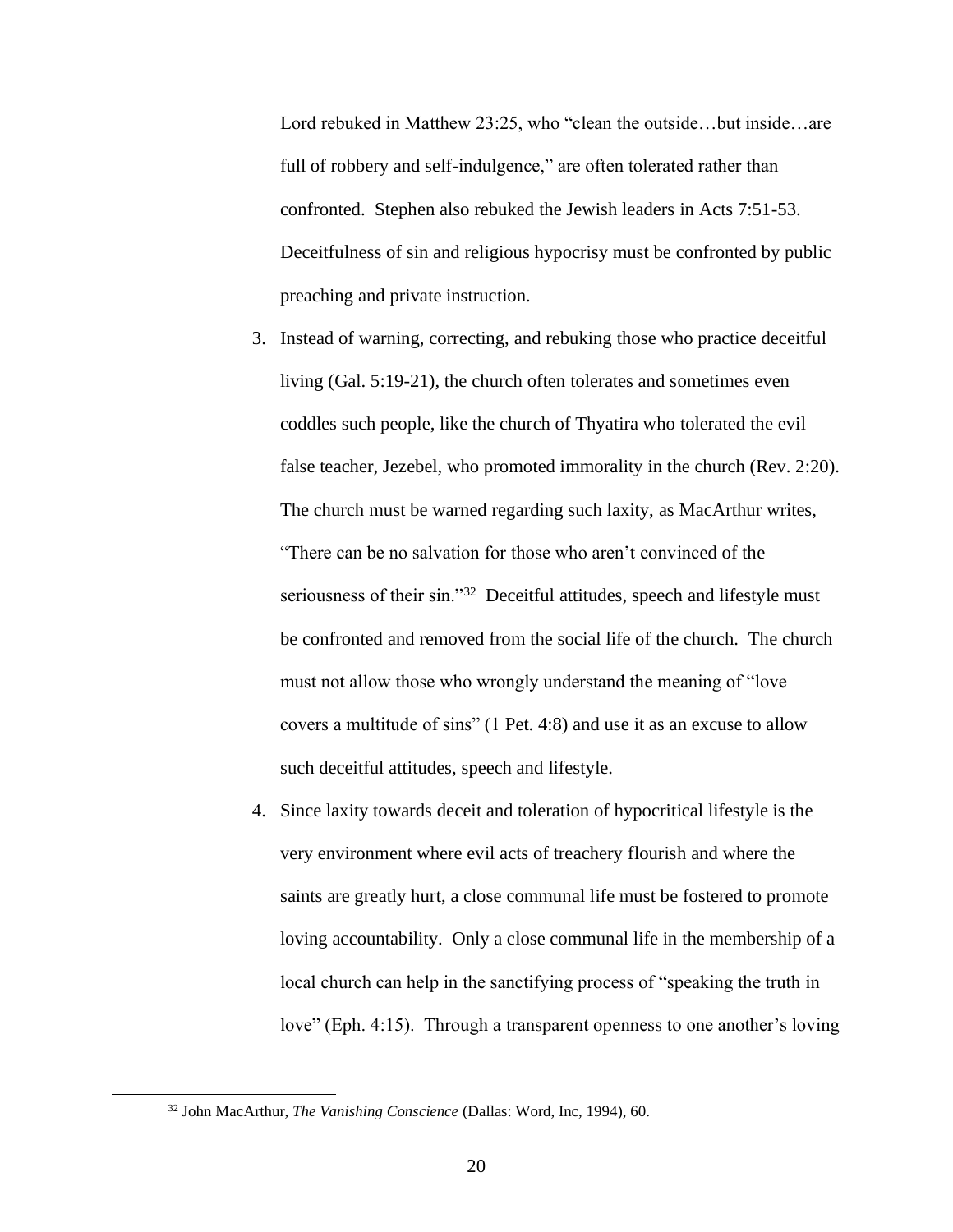accountability, one can "put away falsehood" and "speak the truth with his neighbor" (Eph. 4:25). In such a climate, the Holy Spirit can work to apply the Word to the believers' lives to fight against the "lusts of deceit."

- B. Dangerous Cultivation of Lust
	- 1. Too many Christian parents teach their children to cultivate a heart of lust – lust for happiness and pleasure, for recognition and prominence, for material success. Scripture clearly forbids such things (1 John 2:15-16), but sadly, the home life for many who grow up in the church is not marked by the cultivation of humility, service, and the joy of worshipping God. Rather, these "functional gods" gain operative control in the heart through unwitting cultivation.<sup>33</sup> Such sinful cultivation must be identified, addressed, and rejected by the Christian family and the church.
	- 2. Young adults often do not see their bodies as vehicles to glorify God (1 Cor. 6:20), but as instruments of sensuality. No wonder physical appearance, not character is the most important thing to many young adults. There is little or no cultivation of Christ-like character, but an over-emphasis on physical attractiveness. Such attitudes can easily fuel pride which is at the root of all betrayals (Jer. 49:16) – getting what the self wants at the expense of others through deceit. Sexual promiscuity is often riddled with betrayals. The church must instruct, exemplify, and cultivate a heart of service and worship among the young adults to combat the specter of betrayal.

<sup>33</sup> John D. Street, *Passions of the Heart: Biblical Counsel for Stubborn Sexual Sins* (Phillipsburg, New Jersey: P&R Publishing, 2019), 50.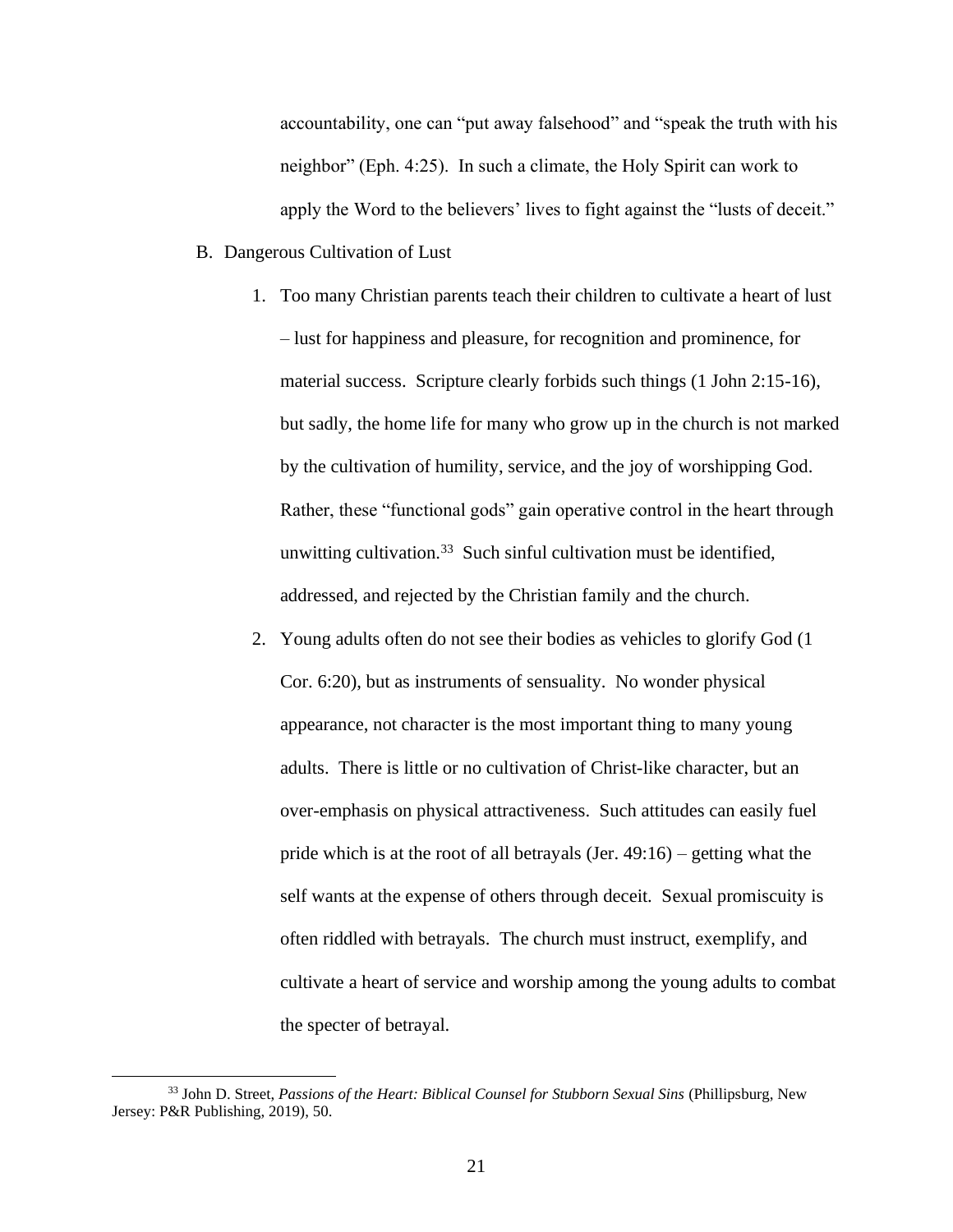- 3. In a success-driven culture, getting to the top at-all-costs can easily compromise a person's integrity. Cheating on exams are at historic high; lying to the boss is considered the norm; and stepping over others to get to the top is expected. Material success must not be praised but checked (Luke 12:15) and warned (1 Tim. 6:10; Heb. 13:5) and encouragement must be given to those who are rich to overflow in good works (1 Tim. 6:17-19).
- 4. The close association of covetousness (materialism) and idolatry (false worship) in the Bible cannot be underestimated (Col. 3:5b), and yet, few in our culture see the dangers of idolatrous greed (Eph. 5:5). The church must be warned against opposing God by loving money (Matt. 6:24; 1 Tim. 6:10).
- 5. Idolatrous heart is one that is deceived and ruled by lusts which feel so natural to the deceived. John Street writes, "Too many Christians assume they cannot be corrupted by their desires, failing to realize how much these desires have already ensnared their hearts, ruled their thoughts, and now control their ambitions."<sup>34</sup> The pastor and the counselor therefore, must instruct and help to cultivate an undivided heart towards God in worship in order to combat the "lusts of deceit" and to foster an environment that stifles betrayal.

<sup>34</sup> Ibid., 50.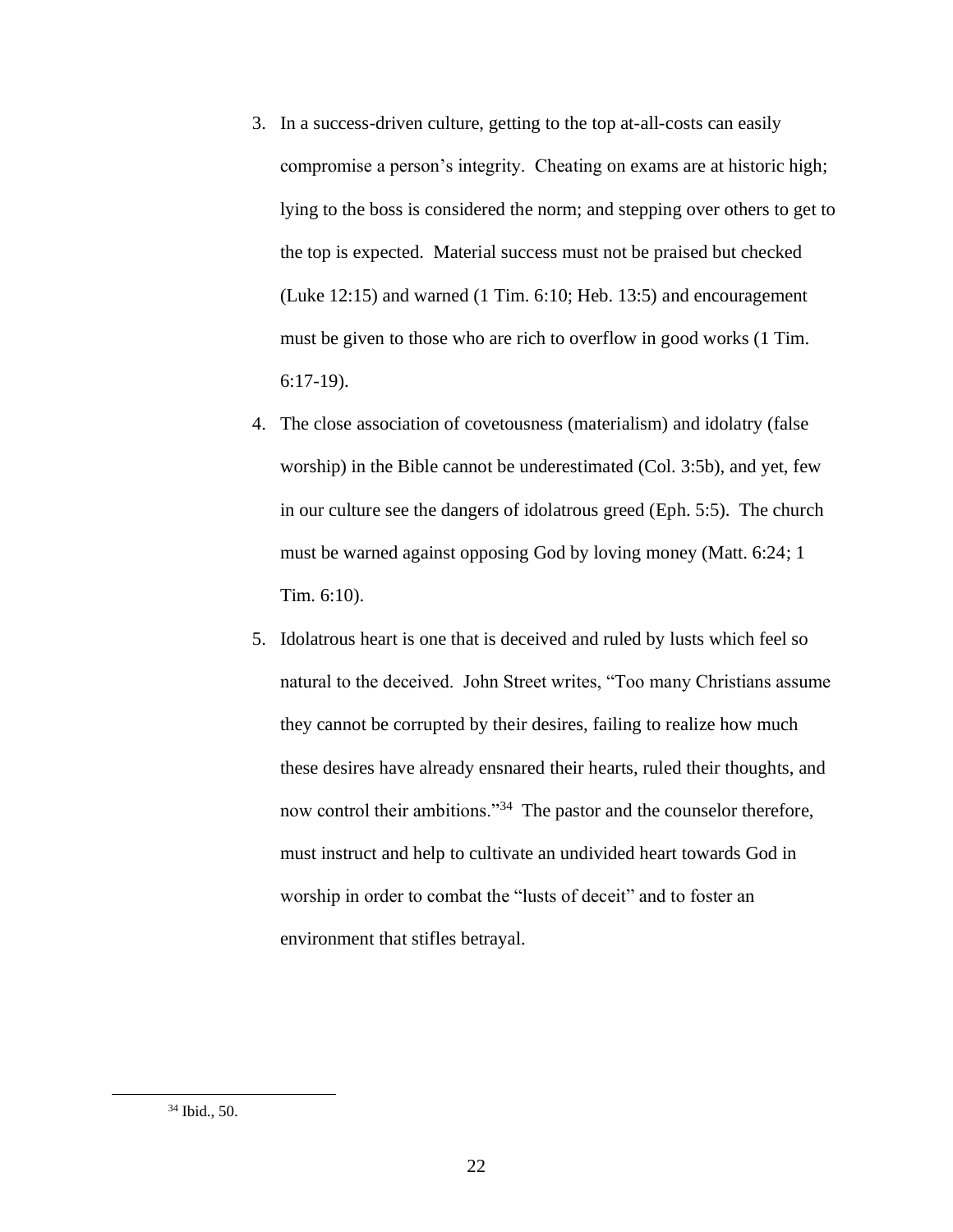- C. Devastating Consequences of Betrayal
	- 1. The church must accept the cold reality that unless she cultivates a heart of worship, she will often reap the devastating consequences of betrayal in her midst. Unless hearts are changed, sin will take root and religious life will have no power to curb the power of sin to commit treachery against one another.
	- 2. Perhaps the most important lesson for the church is to understand God's sovereign purposes as she wrestles with the aftermath of betrayal. Same lesson applies to the betrayed. Few lessons in life can awaken the individual Christian and the local church from the laxity against "lusts of deceit" than the shock of the experience of betrayal. Both the doctrines of human depravity and justice of God immediately surface when there is betrayal, such as adultery in marriage. In such cases, Ephesians 5:17 applies: "Therefore, do not be foolish, but understand what the will of the Lord is." Even this, is a gracious allotment of the Lord to alert the saints and to work out His good purposes (Rom. 8:28).
- D. Proper Response to the Betrayed and the Betrayer
	- 1. The church must immediately and overwhelmingly rally to the one who is devastated by betrayal (1 Thes. 5:14), ready and willing "bear the weaknesses" of the one who is betrayed (Rom. 15:1). Pastors and counselors must care for and minister to the betrayed with sensitivity and consistency, giving hope, directing them to Christ, and reminding them of the peace that is found only in the Lord and the Gospel. Biblical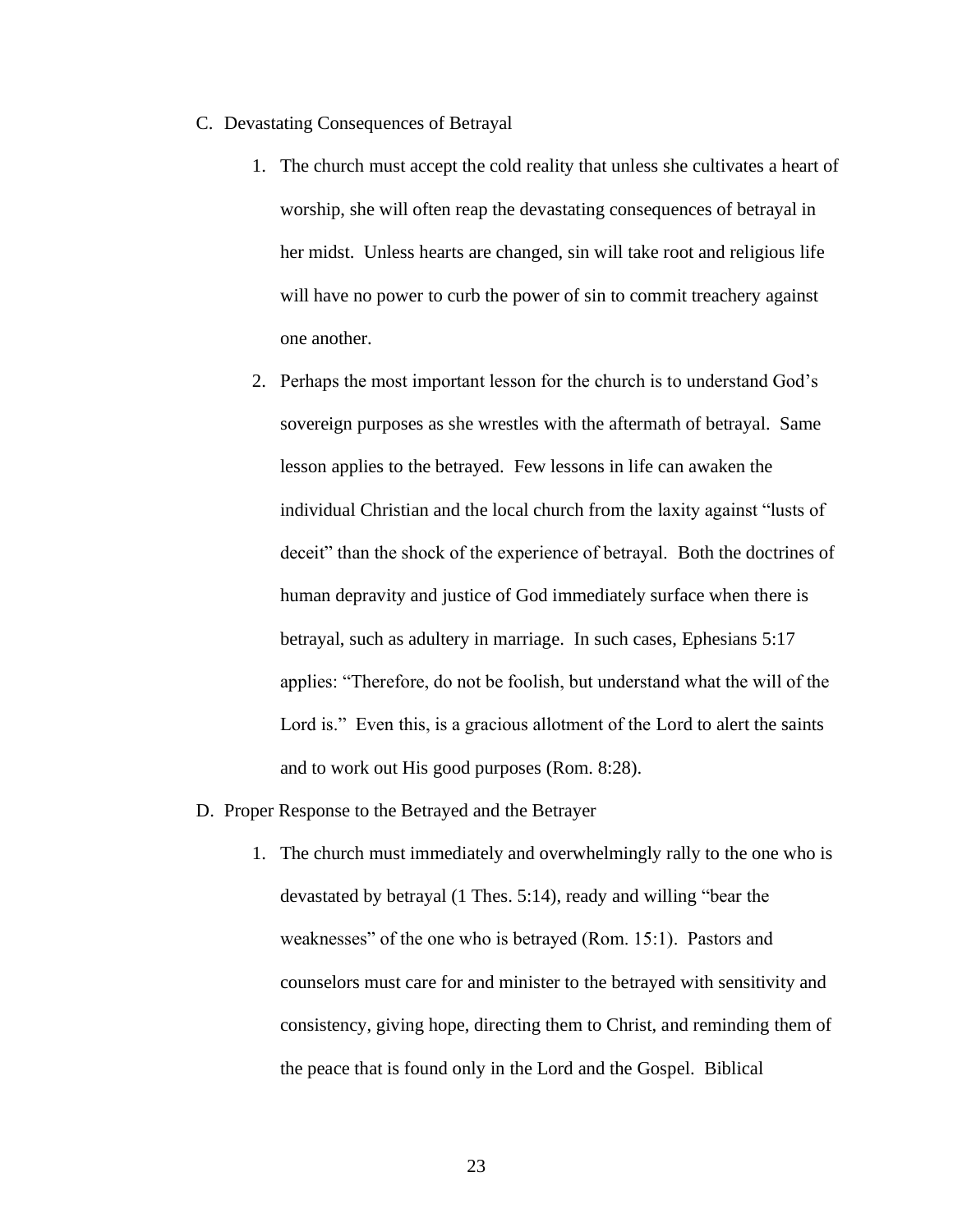instruction on how to talk with the Betrayal should be given to the body (Luke 17:3).

- 2. While pastors and counselors minister to the betrayed, the congregation must shower the hurting with love, concern, and physical caregiving. Often those who are betrayed could experience post-traumatic difficulties, including depression.
- 3. The church must also make a clear distinction between the tender ministry to the betrayed and the tough confrontation towards the betrayer, as God is both forgiving and punishing (Ex. 34:7). To confuse this distinction or to make little difference in the approach to each case could exacerbate the damage already caused by the sin of betrayal. The church must never commit the grave error of "failing to protect the innocent party, while leaving the guilty party unpunished for abandoning the marriage covenant."<sup>35</sup>
- 4. Proper biblical instruction must be offered regarding how to "turn the other cheek" for the unsaved, and how to lovingly confront, pray for, and to "overcome evil with good" (Rom. 12:21) for the saved.
- 5. Again, biblical church membership and vital community life is key in helping and restoring those who are greatly hurt by betrayal.

<sup>35</sup> Jim Newheiser, *Marriage, Divorce and Remarriage: Critical Questions and Answers* (Phillipsburg, New Jersey: P&R Publishing, 2017), 191.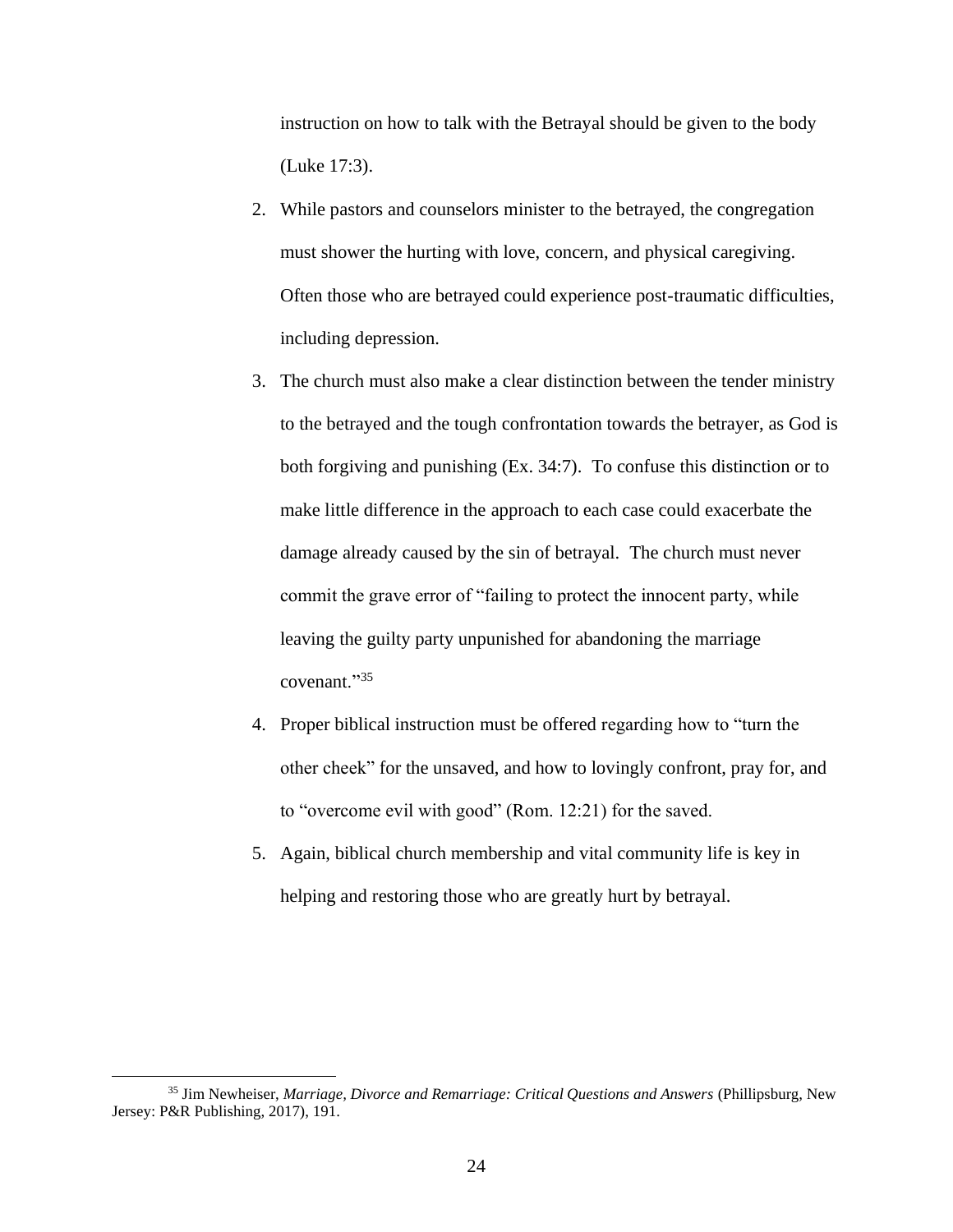# VI. BIBLICAL COUNSELING MODEL FOR A CHURCH MEMBER WHO HAS EXPERIENCED BETRAYAL

In this section we will propose a counseling model to minister to someone who has experience betrayal.

A. Overview of the Counseling Plan

1. Encouragement and Hope

The pastor/counselor must take the time to patiently listen, sympathize with the Ce and give ample encouragement and hope (Rom. 5:5; 2 Thes. 2:16). The pastor/counselor can encourage the Ce that even during this painful period, he/she can be a God-honoring believer who can praise the Lord as the Psalmist did (Ps 71:14). The pastor/counselor can remind the Ce that he/she can "overcome evil with good" (Rom. 12:21). The Ce must be reminded that left to his/her feelings and impulses, past habits will take over.<sup>36</sup> So, the Ce must be reminded to place his/her firm trust in the Lord and to saturate his/her mind in the Word of God. The Ce can be encouraged to give glory to God by fully trusting in the Lord during the pain and testifying to others of the Lord's goodness. As Adams reminds us, "There is perhaps no situation in which you may exalt Christ to unbelievers more clearly than when you handle trouble well."<sup>37</sup> The first session should be dedicated to this encouragement, hope-giving, and a strong reminder that all of our sufferings should take us to Christ and His

<sup>36</sup> Jay E Adams, *How to Overcome Evil: A Practical Exposition of Romans 12:14-21* (Phillipsburg, N.J.: Presbyterian and Reformed Pub. Co., 1977), 93.

<sup>37</sup> Jay E Adams, *How to Handle Trouble God's Way* (Phillipsburg, NJ: Presbyterian and Reformed Pub. Co., 1982), 48.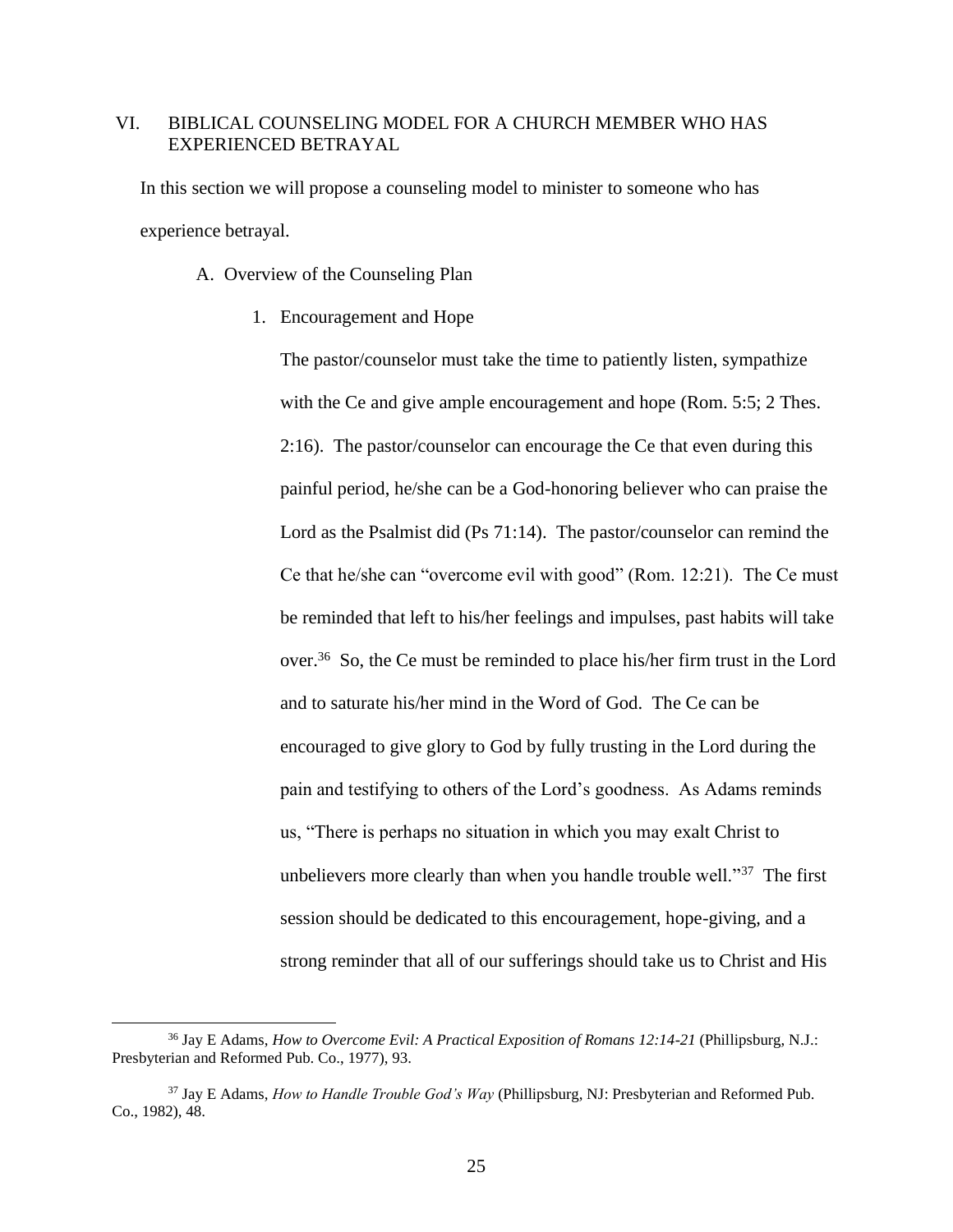sufferings, and the believer's "fellowship of [Christ's] sufferings" (Phil. 3:10), with prayer.

2. Understand Human Depravity and the Gospel

First order of business for the Ce is to get an overview of the biblical doctrine of Total Depravity and face the hard truth of identifying and sharing the fallen nature with those who commit heinous evil. Using a systematic theology book, such as "Biblical Doctrine," ample time must be spent on looking up verses and writing down one's responses to the Scriptural description of the human condition under sin (i.e., *hamartiology*). After this, the pastor/counselor can go over the Gospel in an in-depth outline format using Dr. Stuart Scott's Gospel Presentation.<sup>38</sup> These sessions should take 2-3 meetings.

3. Involve the Church

Early in the counseling process, the Ce should be frequently paired up for fellowship and prayer, first with the elders of the church, and then with other officers and trusted servants (i.e., deacons, committee heads, Bible study leaders, etc.). Then, selected individuals should be assigned to help the Ce during the recovery process from the trauma of betrayal. If the Ce had not been actively serving in the church, the elders should find a place where the Ce can be occupied with the Gospel witness to the local community (evangelistic outreach). This should help the Ce focus on what is truly important – God's glory in the salvation of souls. It is

<sup>38</sup> Stuart Scott, *Presenting the Gospel In Its Context*, stuartscott.org (PowerPoint presentation).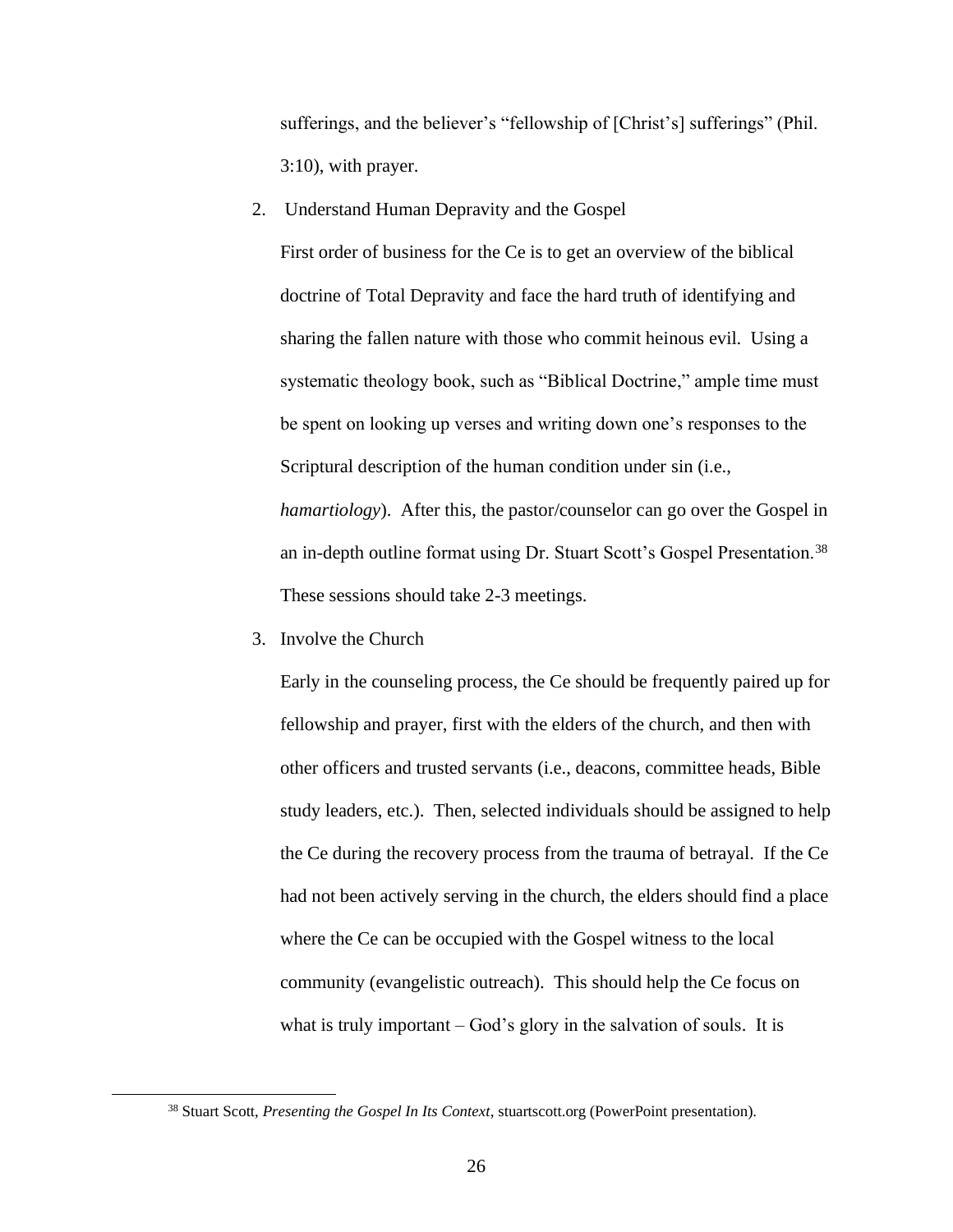advised that the pastor/counselor assign "Bible Buddies" – those who can read and memorize Scripture together, as well as "Prayer Partners" and "Gospel Group" – those who can go out sharing the Gospel together. Involving the Ce to focus on eternal things will help to take the focus off him/herself and the pain of betrayal. This multi-pronged involvement of the church should last the entire counseling period.

4. Scriptural Instruction

After a thorough study of the doctrine of human depravity and the Gospel, a good survey of key betrayal passages in the Bible is in order. The goal of each Bible study is to look at betrayal from God's vantage point and to try to understand what God says and thinks about betrayal. This survey should climax on the OT prophecy of David's experience of betrayal from Ahithophel with the NT fulfillment and portrayal of Judas' betrayal against Jesus (2 Sam. 15-17; Ps. 41:9-10, 55:10-13, 109:8; Matt. 26:15, 27:5; Zech. 11:13; Luke 22:48; John 13:2, 18:2-3; Acts 1:20). In each subsequent biblical reference to betrayal should be connected to God's sovereign purposes and the Lord's experience of betrayal for the believer's sake and His sympathetic high priestly ministry on behalf of the Ce (Heb. 4:15). Encourage the Ce to thank, praise and worship the Lord for His amazing grace in salvation on his/her behalf. These instruction/Bible study sessions should last 3-4 sessions.

5. Graduation and Regular Fellowship

The counseling sessions are over when the Ce understands human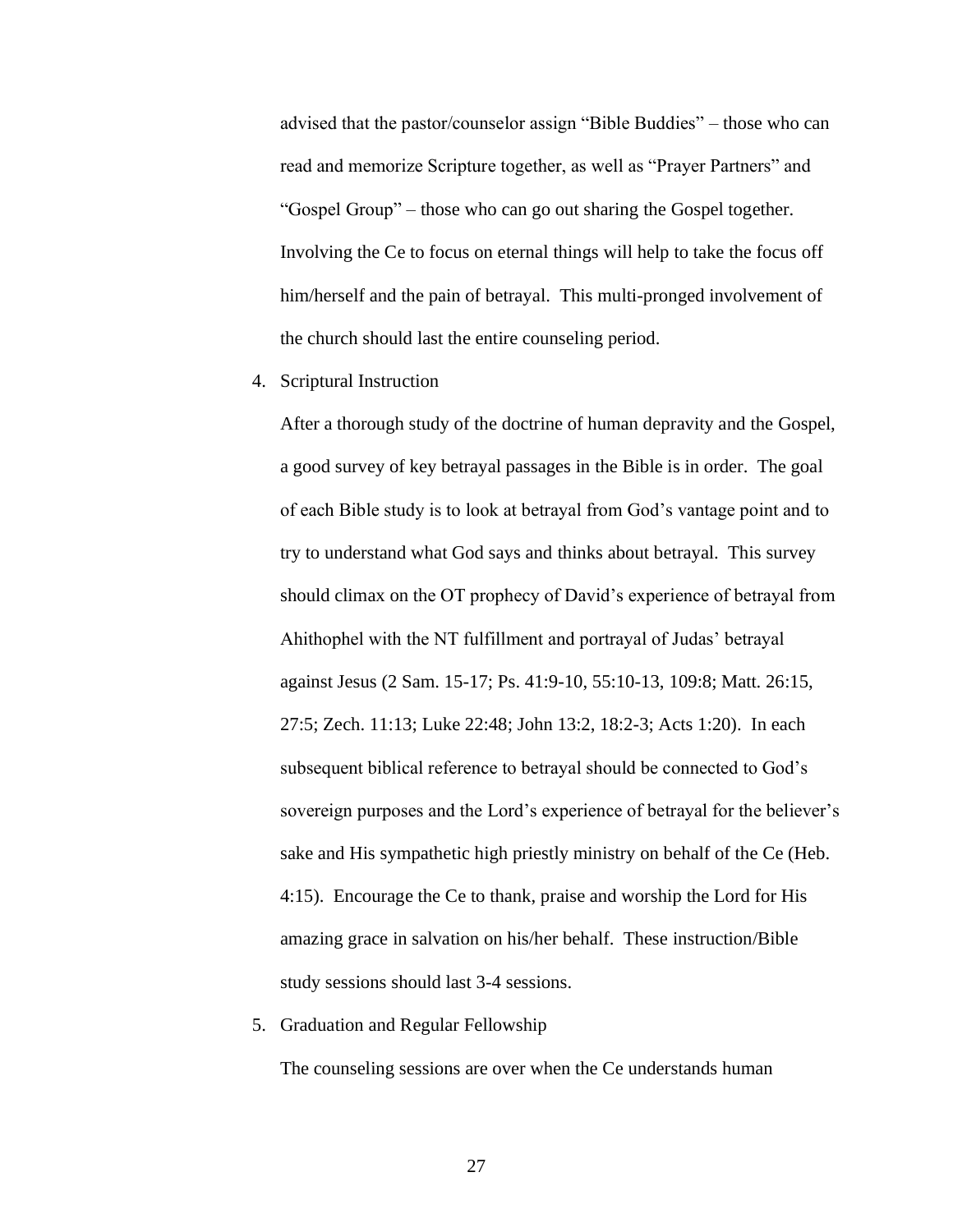depravity, the common experience of betrayal in human history, and the Lord Jesus' personal experience of betrayal and His sympathetic high priestly ministry on behalf of the Ce. When the Ce's attitude and focus has changed from the pain of the self to the worship of the Lord and service to others, graduation and regular church life is in order.

#### B. Self-Pity or Obedience and Submission?

1. Fight the Feelings

The counselor should be looking for a key "pivot point" in the session when the Ce begins to experience joy and hope in midst of his/her pain and suffering (2 Cor. 6:10). When the Ce is fighting the negative feelings and thoughts tha follow, and replacing them with Scriptural truth and responding to the Lord in faith, progress is being made. Be sure to encourage the Ce in these moments of victory over sins' impact. For those who struggle more with their feelings, negative thoughts, including vengefulness and self-pity, patient and consistent Scriptural reminder is in order. The Ce must be encouraged to fight his/her feelings and to be renewed by the Word of God internalized and focusing more on worshipping God, serving others, and seeking the salvation of the lost.

2. Submit to God and Resist the Devil

If the Ce struggles with temptation to sin, the pastor/counselor must gently but firmly remind the Ce of the dangers of falling into the temptation of vengefulness, bitterness, anger, and hatred. The pastor/counselor must gently but firmly remind the Ce of Satan's schemes and desire to "take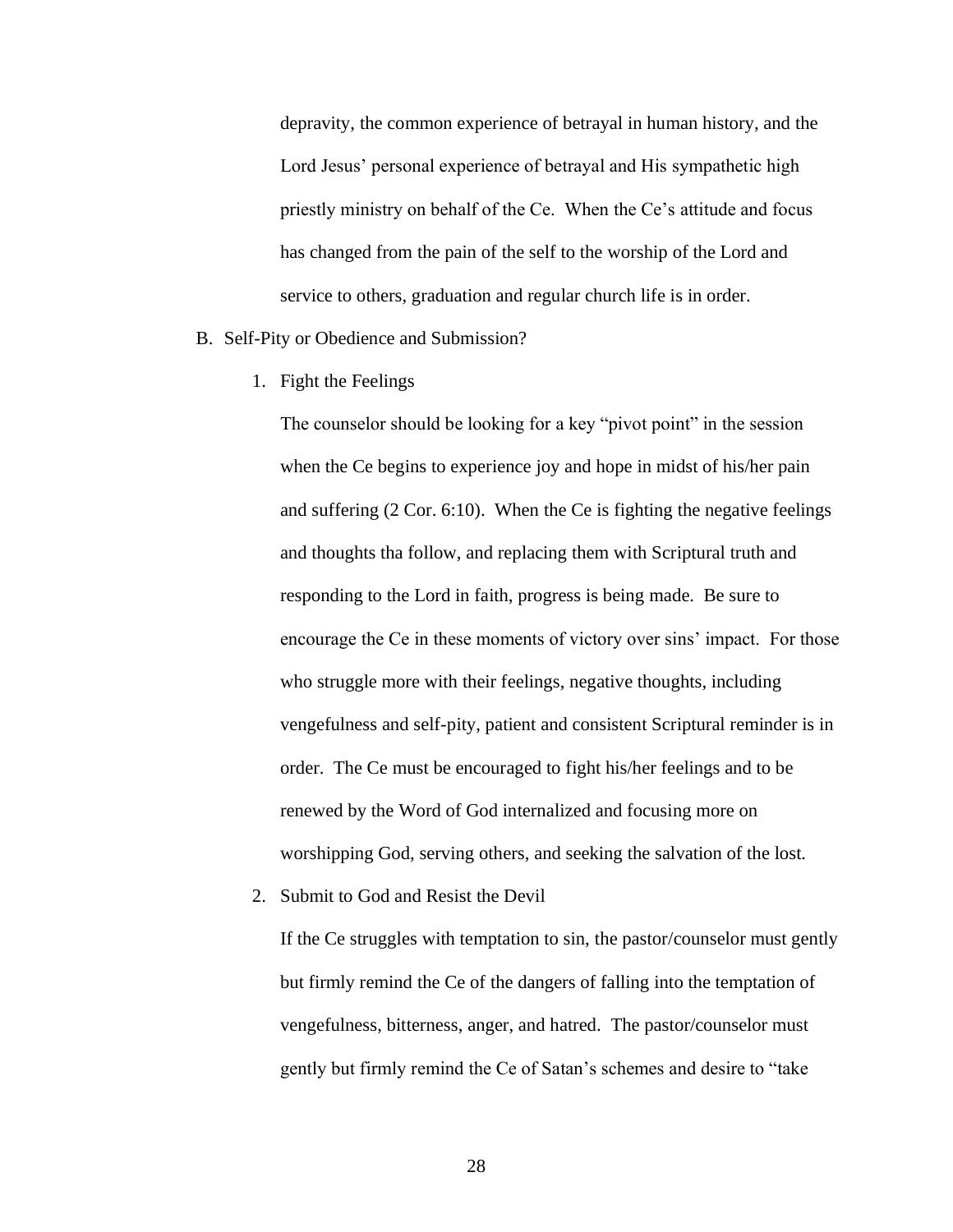advantage of" the fleshly weakness of the Ce (2 Cor 2:10-11). The way to be victorious in the devil's temptations, the Ce must "submit to God and resist the devil" (James 4:7). The Ce can do this by seeing and understanding how the Lord Jesus submitted to God and resisted the devil during the temptation in the wilderness (Matt. 4:1-11). The Ce must also use God-given spiritual resources of the "full armor of God" (Eph. 6:10- 20), instead of seeking fleshly, man-made devices. Furthermore, the Ce must meditate upon God's greatness instead of dwelling on the size of the problem he/she faces, for God is greater than any enemy in the world (1 John 4:4), and we are "more than conquerors through Him who loved us" (Rom. 8:37). These truths should be reminded repeatedly to defeat and conquer sinful thoughts, even overcoming evil with good (Rom. 12:21). The pastor/counselor can know that the devil has fled from the Ce when the Ce turns the corner and begins to see that God can use these painful experiences in the Ce's life to comfort, encourage and to serve others (2 Cor. 1:3-4). When the Ce acknowledges that God can heal sinners and to use him/her to "comfort those who are in ANY affliction, with the comfort we ourselves are comforted by God," then the amazing grace of God's power is unleashed in the life of the hurting Ce, to even conquer the pain of betrayal and to thrive under God's grace as an instrument of God's grace. The pastor/counselor should be in prayer, filled with faith, interceding on the Ce's behalf so that God might be glorified.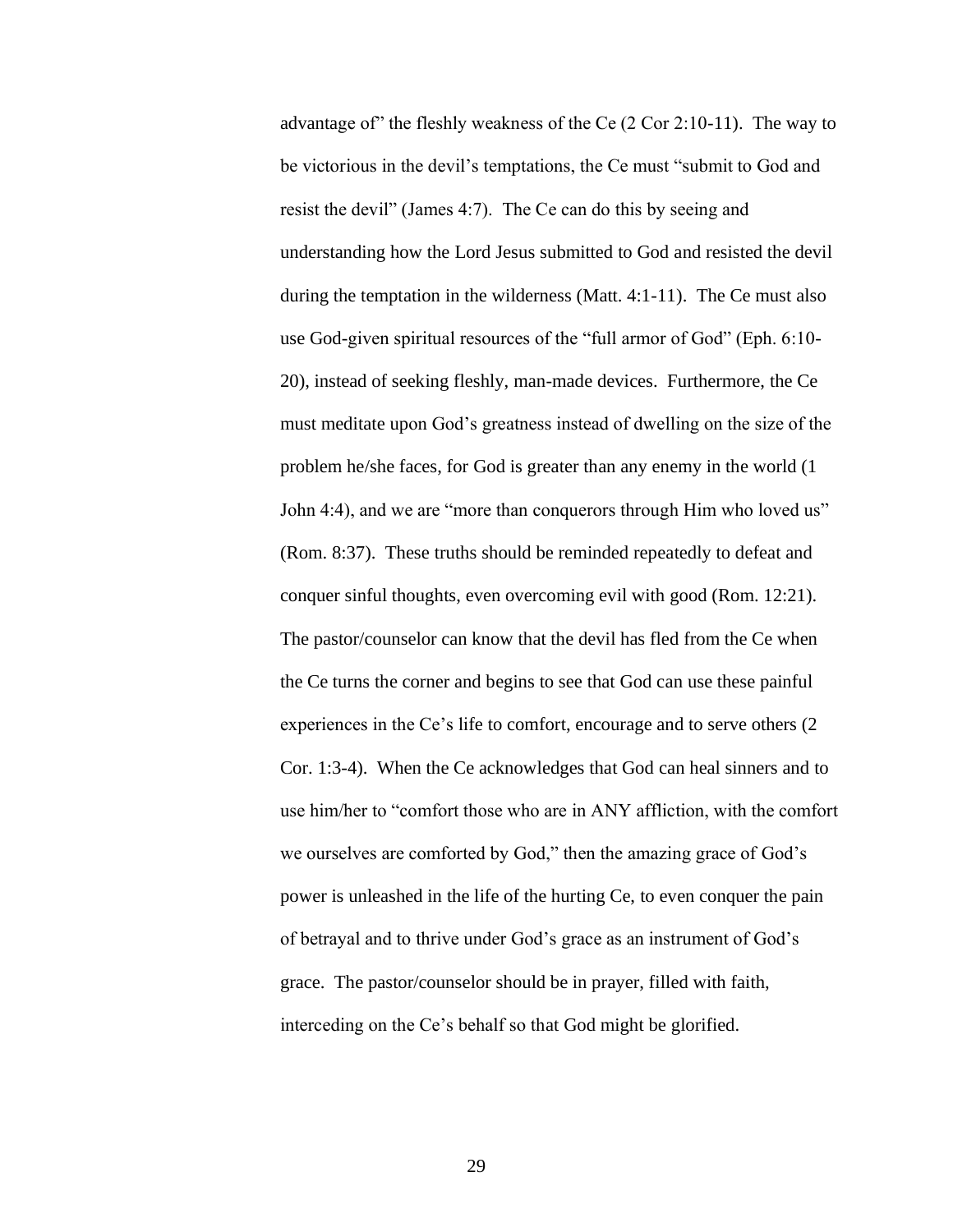- C. Teaching and Practical Applications
	- 1. Learn from Biblical Examples

The Ce can learn how to think and behave in a God-honoring way from biblical examples of Joseph (Gen. 37, 39-50); Moses (Num. 16); David (1 Sam. 24), and of course Christ.

2. Look to the Blessed Lord Jesus

The Ce can look to the Lord Jesus and grow in grace (1 Pet. 2:23), receive help in time of need (Heb. 4:16), since He alone is "inextricably involved in our weakness" (Heb.  $5:2$ ).<sup>39</sup> Those who were downcast were objects of His deep compassion, as Adams writes, "Doubtless, Jesus felt compassion for more people than he healed."<sup>40</sup> This means that the Lord is "near to the brokenhearted and saves the crushed in spirit" (Ps. 34:18). The Ce can understand that even when the Lord was suffering on the cross, He ministered to those around Him (John 19:26-27; Luke 23:43). This means that the Lord will surely bring about the Ce's good through this ordeal (Rom. 8:28).

<sup>39</sup> Jay E Adams, *Compassionate Counseling* (Stanley, NC: Timeless Texts, 2007), 43.

<sup>40</sup> Ibid., 45.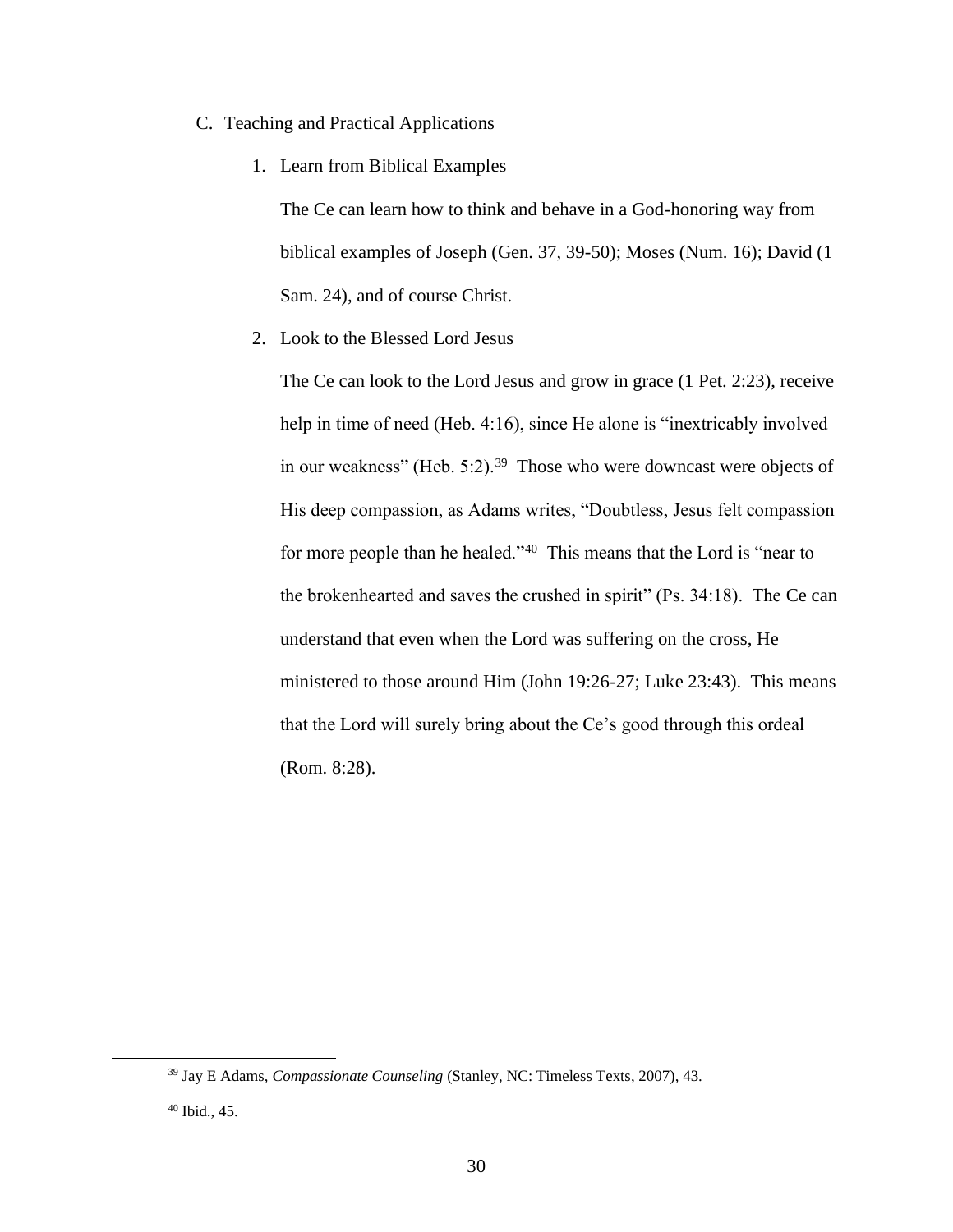#### VII. CONCLUSION

Betrayal in a fallen world filled with sinners takes its toll on too many people and leaves a trail of tears and agony in its wake. The brazen deceit in the heart masked by external show of friendship leaves deep wounds in the soul of betrayed. The callous lust which cares only for the self, fuels the malice of betrayal, belittling and even dehumanizing the one betrayed. Against such vile sin, is there a remedy for the wounded? Praise be to God, there is! The good news of the Gospel reminds believers that Christ "who knew no sin became sin on our behalf that we might become the righteousness of God in Him" (2 Cor. 5:21). The Author of Truth – Truth incarnate not only instructs, but also sanctifies (John 17:17) by His Word. His sacrificial love comforts and sooths the brokenhearted (Ps. 34:18) and overcomes all the sinful selfishness of betrayal. The believer knows that the Lord will "never leave nor forsake" him (Deut. 31:6, 8, Heb. 13:5), for He is faithful (1 Cor, 1:9, 10:13; 2 Cor. 1:18; 1 John 1:9), even if men are faithless. God "did not spare his own Son but gave Himself up for us" (Rom. 8:32), so he trusts that God will bring about good from all this evil (Rom. 8:28). The church of Jesus Christ is a wounded bride, who is the visible reminder of God's goodness and comfort for His wounded people, for God has enabled the wounded saints to comfort others (2 Cor. 1:4). Those who are gifted to edify the saints are Christ's gifts to the healing, strengthening and the maturing of the saints (Eph. 4:11-12). The believer who is wounded can grow in greater hope for the day when the Lord Himself will "wipe every tear from their eyes" (Rev. 21:4a). Maranatha!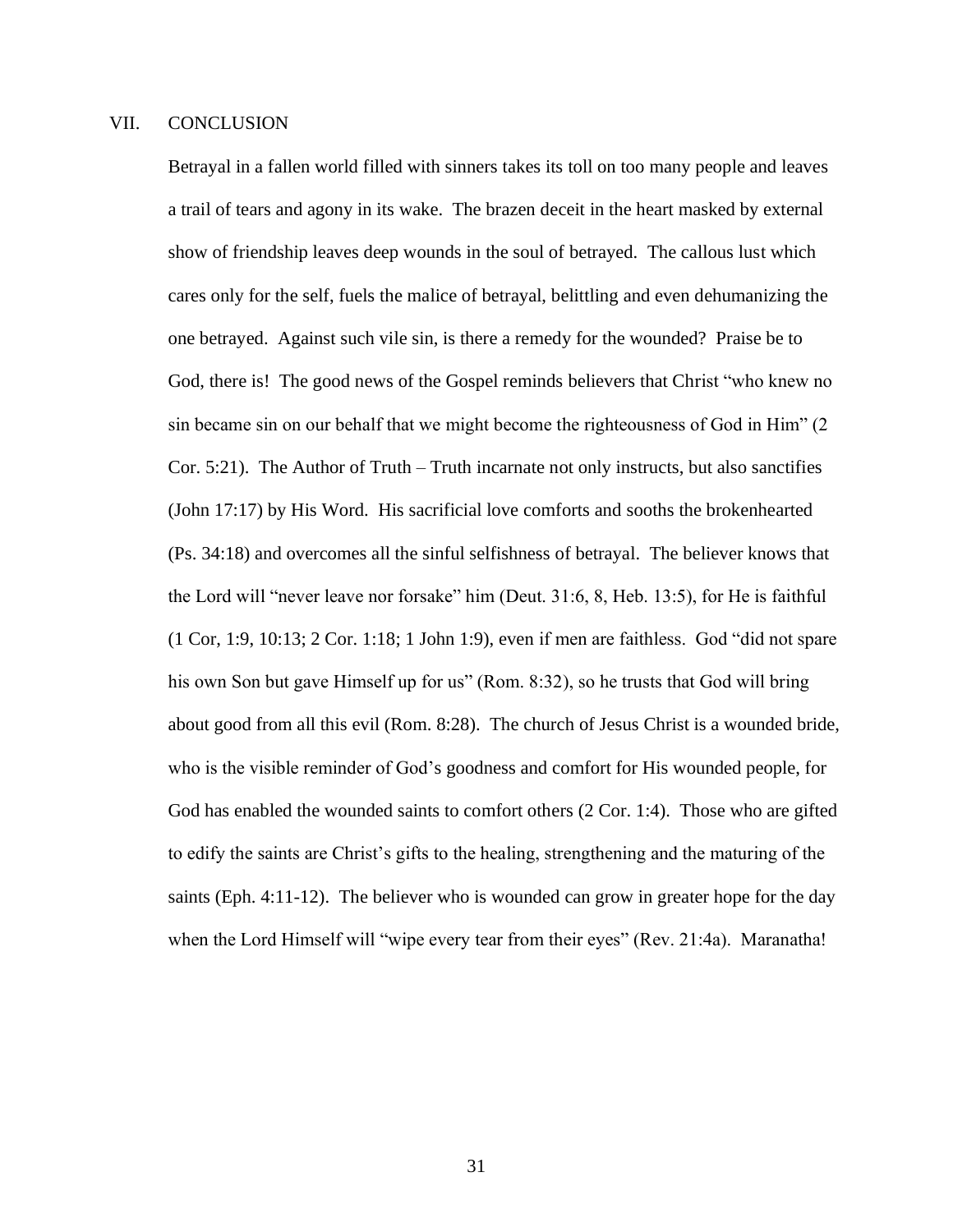#### APPENDIX: WORD STUDY ON BETRAYAL

Several Hebrew words are employed in the OT to portray the complex sin of betrayal.

BAGAD [Heb.,  $\Xi$ ] "act or deal treacherously"<sup>41</sup> This is the primary term used in the OT to specifically describe betrayal, appearing 49 times in such usage.

Men of Shechem "dealt treacherously" (*bagad*) with Abimelech (Judges 9:23).

In marital relationship, a particular word is used to describe betrayal. That word is *bagad*. Consider Exodus 21:8, where the term is translated as "unfairness" (NASB) and "broken faith" (ESV).

The Psalmist describes those Jews who do not keep God's Word as "faithless" (ESV), "treacherous" (NASB) in Psalm 119:158.

This is the very word that is used to indict Israelites who not only betray one another (Mal. 2:10), but also who wrongfully divorced their wives (Mal.2:16). All 5 references to bagad in Malachi appear in chapter 2 (Mal. 2:10, 11, 14, 15, 16), describing "treacherous dealings" in human relationships.

*Bagad* appears twice in Hosea 5:7 and 6:7 in the declaration of YHWH against Israel highlighting this idea of "treachery" and "betrayal" well.

MAAL [Heb., בְּוֹעֲל] "act unfaithfully; treacherously"; according to BDB, the term is a "priestly" word,"<sup>42</sup> first appearing in the Torah, specifically, in the Book of Leviticus (Lev. 5:15, 21, 26:40). This word is a close synonym to *bagad*.

PASHA [Heb., توقيق "rebel, transgress."<sup>43</sup> In the OT, a word is used to describe a breach of trust in both the verbal form and noun form, *– Pasha* [Heb.,  $\mathcal{V} \mathcal{C}$ ] (verb), *Pesha* [Heb.,  $\mathcal{V} \mathcal{C}$ ] (noun), a word which appears 134 times in the OT Hebrew canon. This is the most general term among the vocabulary which describes a "breach of trust."

Consider Ex. 22:8 where NASB and ESV translates the Hebrew word [Heb.,  $\mathcal{V} \mathcal{V} \mathcal{D}$ ] as "breach of trust." Therefore, the sin involves confidence which is broken by a deliberate act.

David testified to Saul after cutting off a piece of Saul's robe that "there is no wrong or *treason*" ("*rebellion*" in NASB) [Heb.,  $\mathcal{V}(\mathcal{V})$ ] in his hands. We see that this type of sin cannot

<sup>41</sup> Francis Brown et al., *The New Brown, Driver, Briggs, Gesenius Hebrew and English Lexicon: With an Appendix Containing the Biblical Aramaic* (Peabody, Mass: Hendrickson, 1979), 833.

<sup>42</sup> Ibid., 591.

<sup>43</sup> Ibid., 833.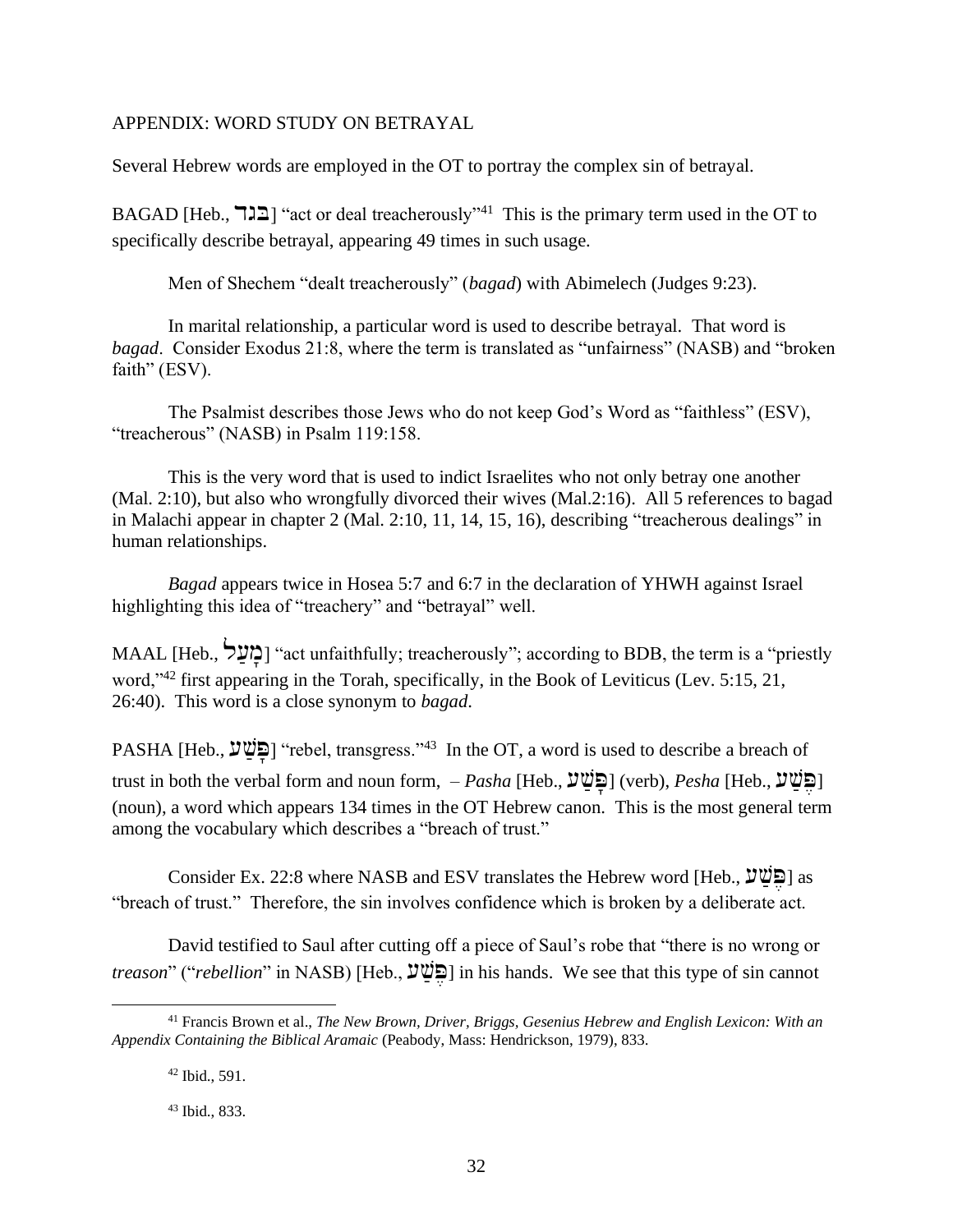be committed unknowingly or unwittingly. It is a conscious and deliberate act of sin and is especially harmful.

This word is used to describe Israel's revolt against God in Isaiah 1:2: "But they have rebelled [ pasha' ] against me."<sup>44</sup>

While this type of sin causes great damage and is difficult to forgive and repair, all things are possible with God because He is "abundant in lovingkindness" and even forgives sins of broken trust (see Num. 14:18 where  $\mathcal{V} \subseteq \mathbb{Q}$  is forgiven). This is great news for the sinner who is repentant.

SHEQER [Heb., שְׂקָר "deceit, deception, disappointment, falsehood, betrayal, fraud, wrong."45 To "defraud" one's neighbor is to commit treachery against him or to "deal falsely against him." This term focuses on the deceit in betrayal. 113 times as a noun, but only appears 6 times as a verb (Gen. 21:23; Lev. 19:11; 1 Sam. 15:29; Ps. 44:18, 89:34; Isa. 63:8).

All these Hebrew terms express elements of malice, injustice, deceit, and relational treachery to demonstrate the sophisticated sin of betrayal.

In the New Testament a single word is most often translated as "betray, betrayed" and only in the verbal form and never as a noun, adjective or an adverb. That single word is *paradidomi* verb.

PARADIDOMI (Gk.,  $\pi \alpha \rho \alpha \delta \delta \omega \mu \nu$ ), "hand over, give over, deliver, give up a person, betray."<sup>46</sup> The term appears 119 times in the NT, mostly in the Gospels (83 times in the Gospels, making it almost 70% of all appearance of the term in the entire NT). In Matthew the word is used 31 times; in Mark, 20 times; Luke, 17 times, and in John, 15 times.

In Matthew, *paradidomi* is used to describe John the Baptist's arrest (Matt. 4:12); Handing over to the courts by a legal opponent (Matt. 5:25, 10:17); Betrayal of family members (Matt. 10:21); Granting of all things from God the Father to the Son (Matt. 11:27); Delivering up the Son of Man into the hands of men (Matt. 17:22); Tribulational believers delivered over to be persecuted (Matt. 24:9); Master's entrusting talents to slaves (Matt. 25:14); General betrayal as well as Judas' betrayal.

In addition, in Mark, *paradidomi* is used to describe the yielding of produce at harvest time (Mk. 4:29); Tradition of the Jews handed down (Mk 7:13).

<sup>44</sup> John MacArthur, ed., *Biblical Doctrine: A Systematic Summary of Bible Truth* (Wheaton, Illinois: Crossway, 2017), 453.

<sup>45</sup> Francis Brown et al., 1055.

<sup>46</sup> Frederick W. Danker, Walter Bauer, and William Arndt., *A Greek-English Lexicon of the New Testament and Other Early Christian Literature,* 3 rd ed*.* (Chicago: University of Chicago Press, 2000), 761.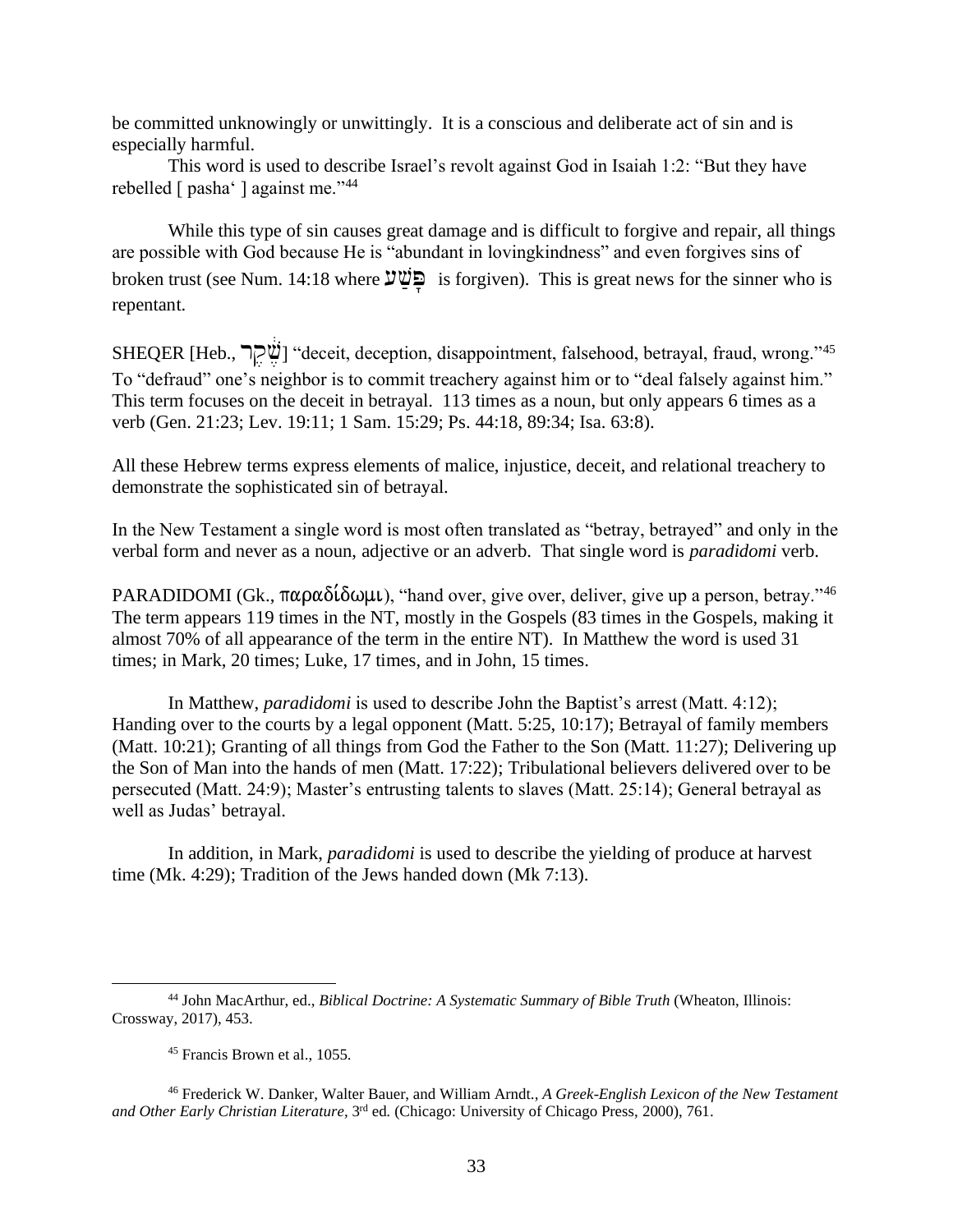In Luke, *paradidomi* is used in a benign way to describe the oral transmission of the Gospel (Luke 1:2), the giving over of control from God to Satan of the domain of the world (Luke 4:6); Transferring that control to the Son (Luke 10:22) as well as Judas' betrayal.

In the Gospel of John, *paradidomi* is used 15 times, and only six times in John (18:30, 35, 36, 19:11, 16, 30) the term is used generically as "delivering over." For most cases, the term refers to Judas' betrayal.

# **CONCLUSION**

An important parallel must be drawn in the way Jesus was "handed over" to godless men to be falsely accused, condemned, and then crucified.

Jesus uses the same term, *paradidomi* to describe the experiences of His disciples who will also be "handed over" to godless men to be falsely accused, condemned, and persecuted, even unto death.

In this sense, the "handing over" of Jesus becomes a model for the "handing over" of genuine believers unto persecution (John 15:20). There is a great blessing in such persecution (cf. Matt. 5:11-12).

The dominant theme of Judas' betrayal throughout the Gospel accounts parallel the frequency we experience betrayal in human relationships under sin.

Our Lord Jesus entered the world of sin, to be "betrayed" by and "handed over" to sinful men so that He might "deliver" His people from their sins! This central message of the Gospel is sure to encourage those who are discouraged by the ravages of betrayal!